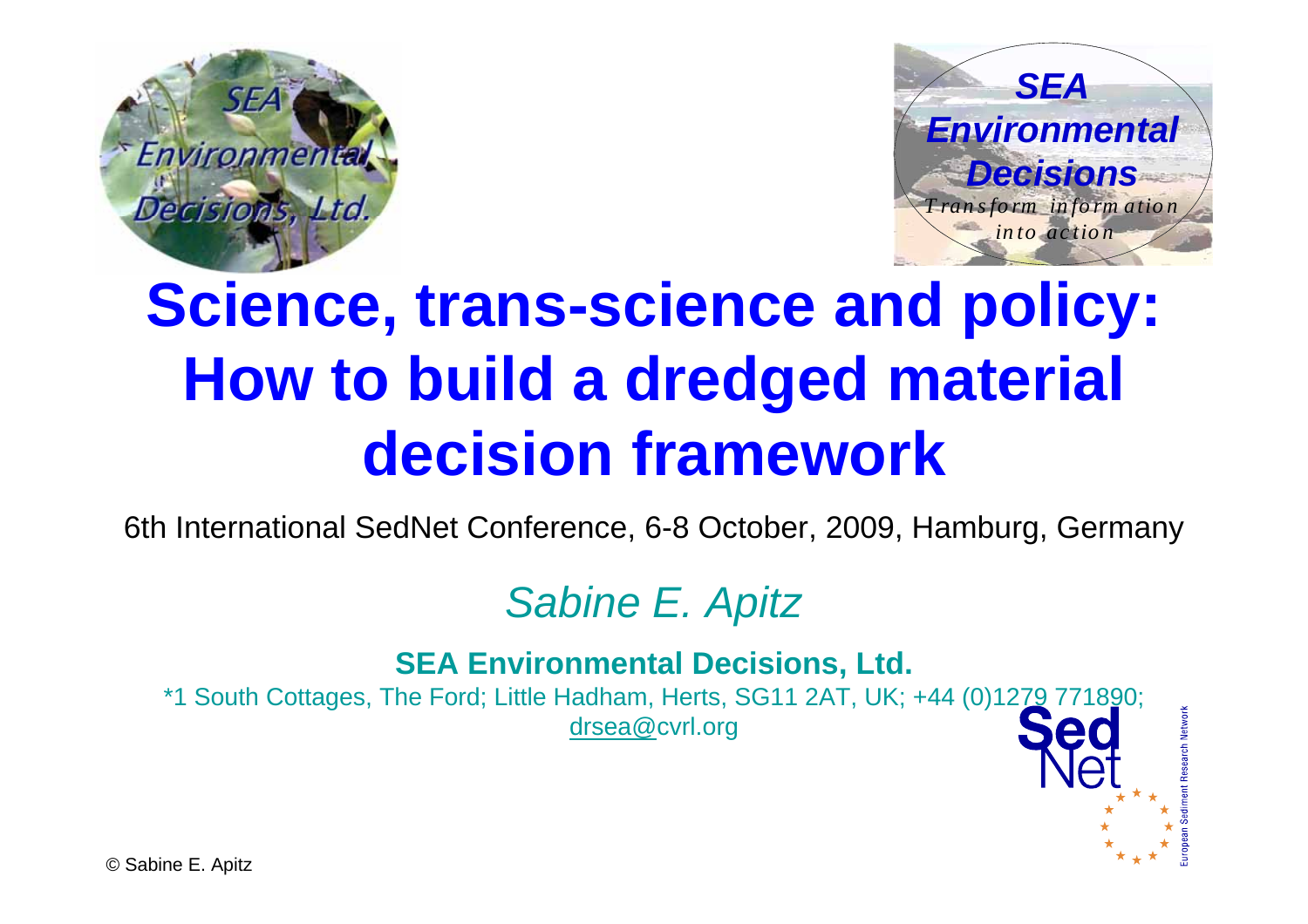- **\*** Whilst most DM decision frameworks are risk-based and built upon our scientific understanding of ecological risks of various processes, they are tools for implementing policy
- ❖ Many aspects of these frameworks, such as how lines of evidence (LOEs) will be combined, and what decisions they lead to, are quite clearly policy decisions
- ❖ What is less clear is that even more seemingly scientific aspects, such as the development of toxic risk standards and the selection of bioassays is permeated with policy choices
- ❖ "... contemporary science can provide only partial answers to pressing environmental problems, (but that) this limitation is esoteric and often escapes the lay observer"\* (and many scientists)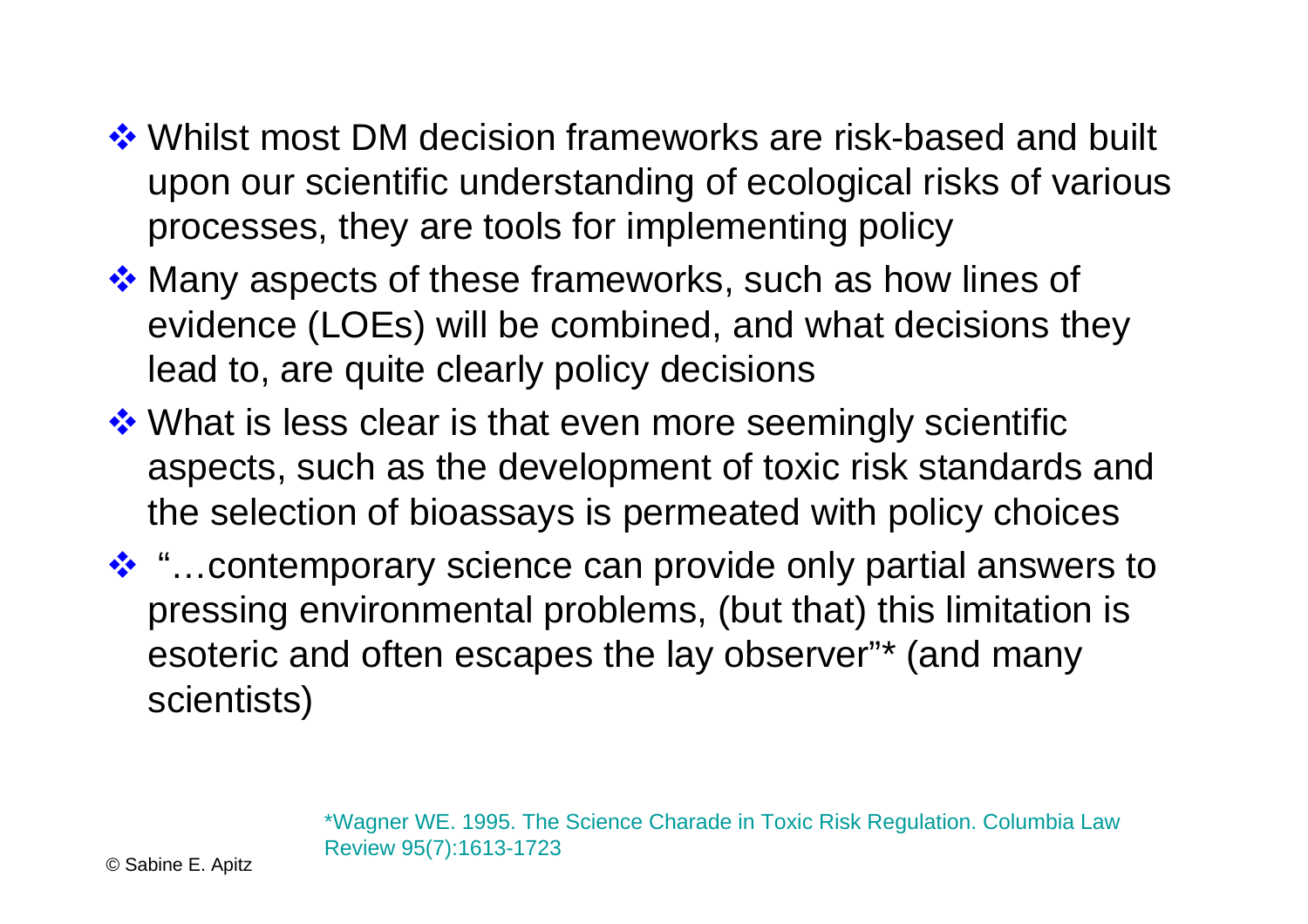**\*** The development of standards and tools may fall victim to a "science charade"\* in which

### **\*\*** "the capabilities of science susceptible to …overstatement"\*, and

**\*** the role of science, trans-science (questions which can be asked of science and yet which cannot be answered by science, and are thus addressed by policy) and policy can be unclear

❖ When these lines are blurred, we lose our ability to be adaptive, and this poses risks as tools are applied to different management decisions, regulatory frameworks and policy priorities.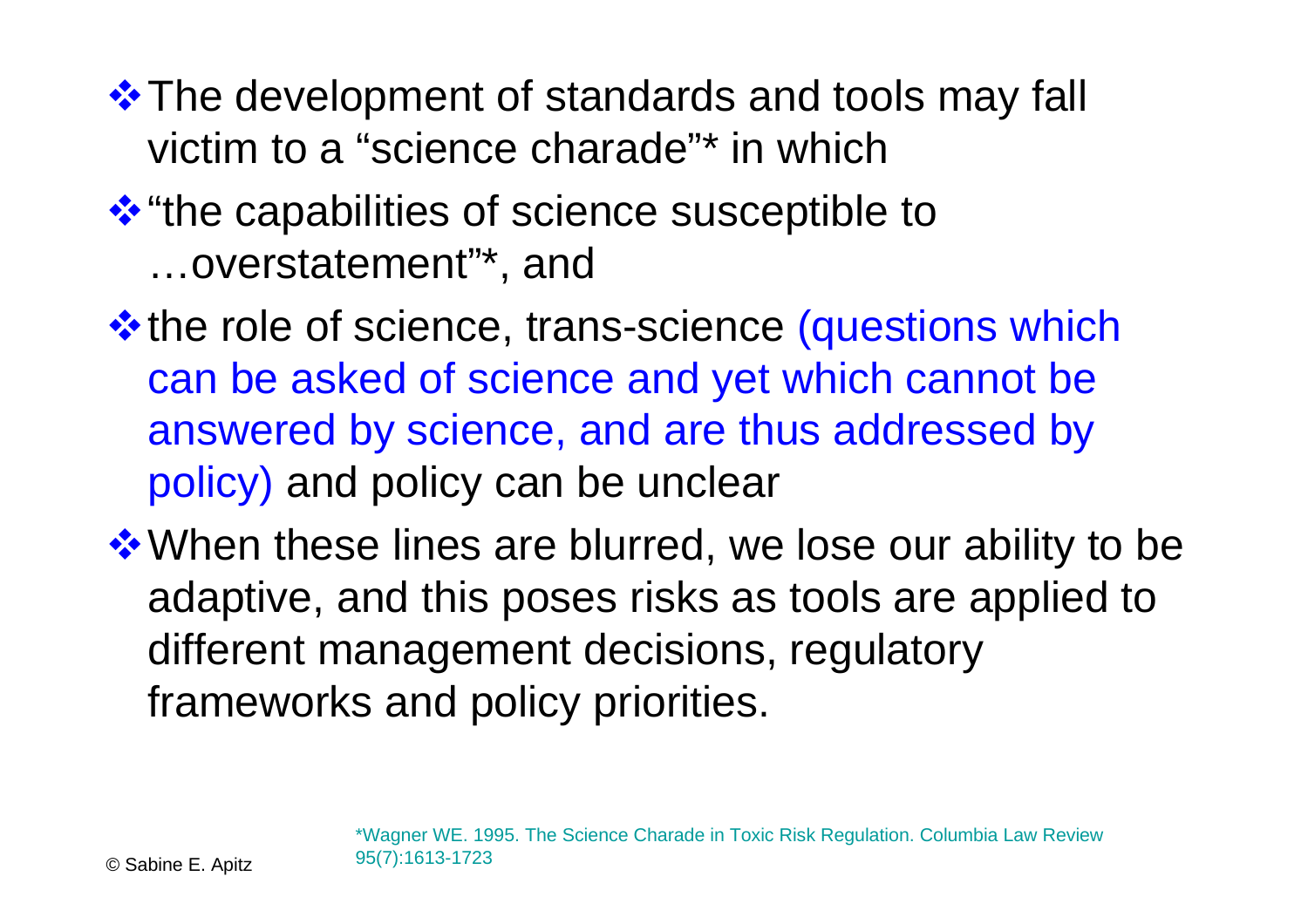International review of Dredged Material assessment/ management frameworks and approaches

- **\*** Reviewed frameworks for dredged material management
- ❖ Examined the technical and policy drivers
- ❖ Seemingly subtle differences can result in significantly different decisions
	- ¾Frameworks are *not* interchangeable without careful analysis of decision drivers and program needs

 $\triangleright$ This presentation will provide a sampling of a few of the countless issues that can affect DM disposal decisions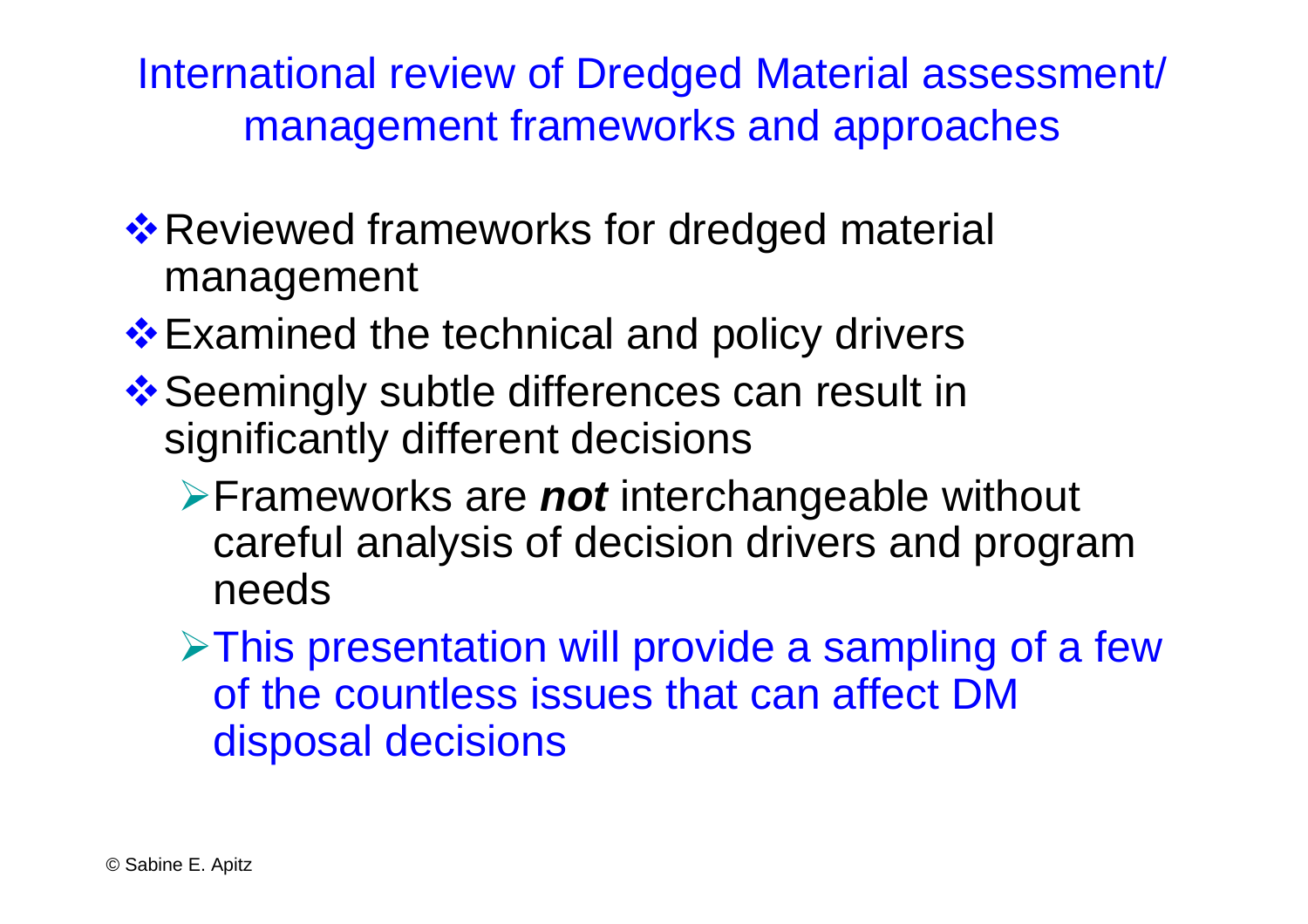London Convention 1972 and the 1996 Protocol to the London Convention

 **⊙bjectives:** 

- ¾"…to protect and preserve the marine environment from all sources of pollution and
- **Example 25 Figure Figure Figure S** Figure 2.10 prevent, reduce, and where practicable eliminate pollution caused by dumping...at sea..."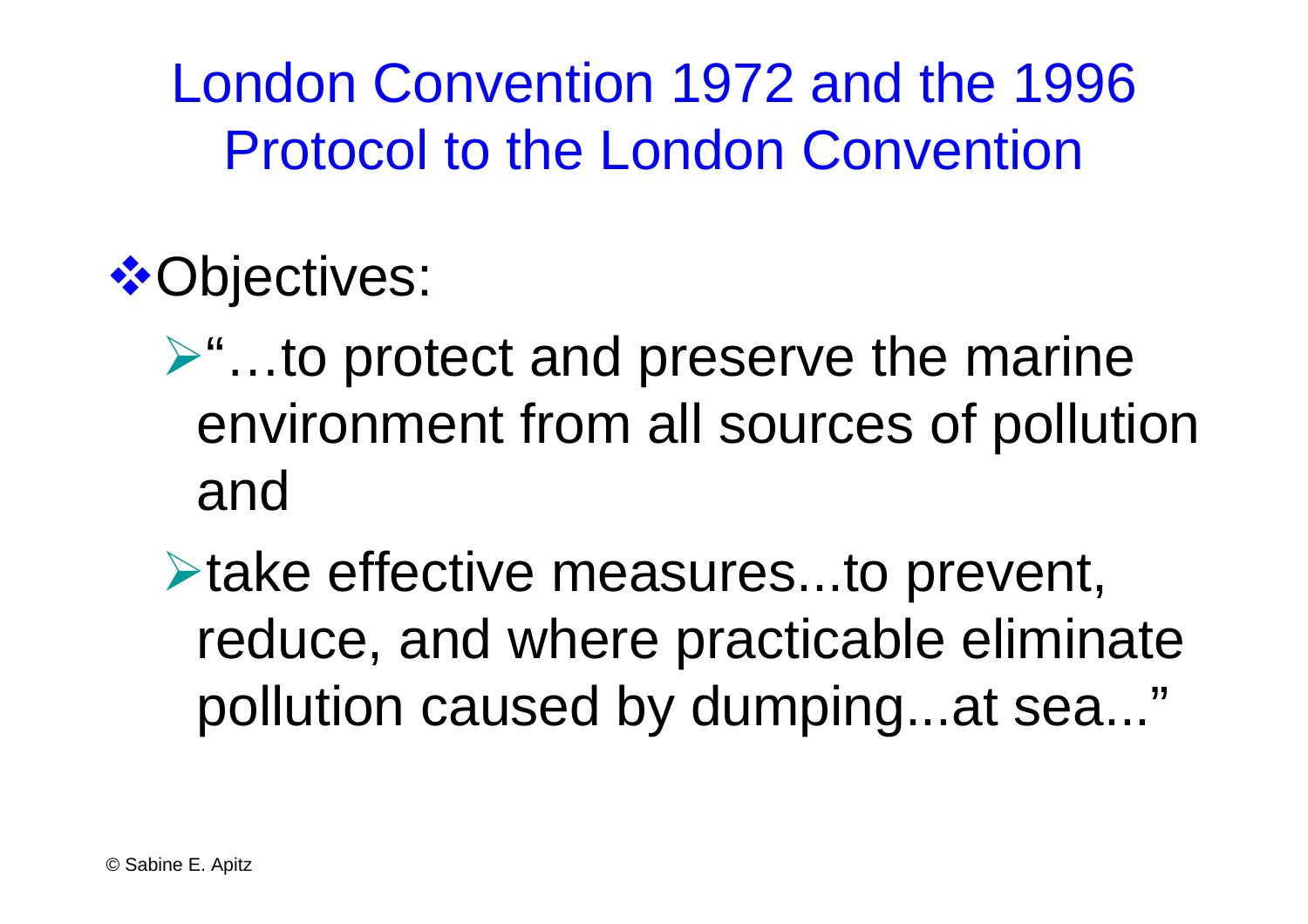

III. plem enterit **other aspects are part of a longer talk and other** In the interest of time, this talk will only focus on the complexity of this part of the framework **– talks here today**

> Field M onitoring and Assessment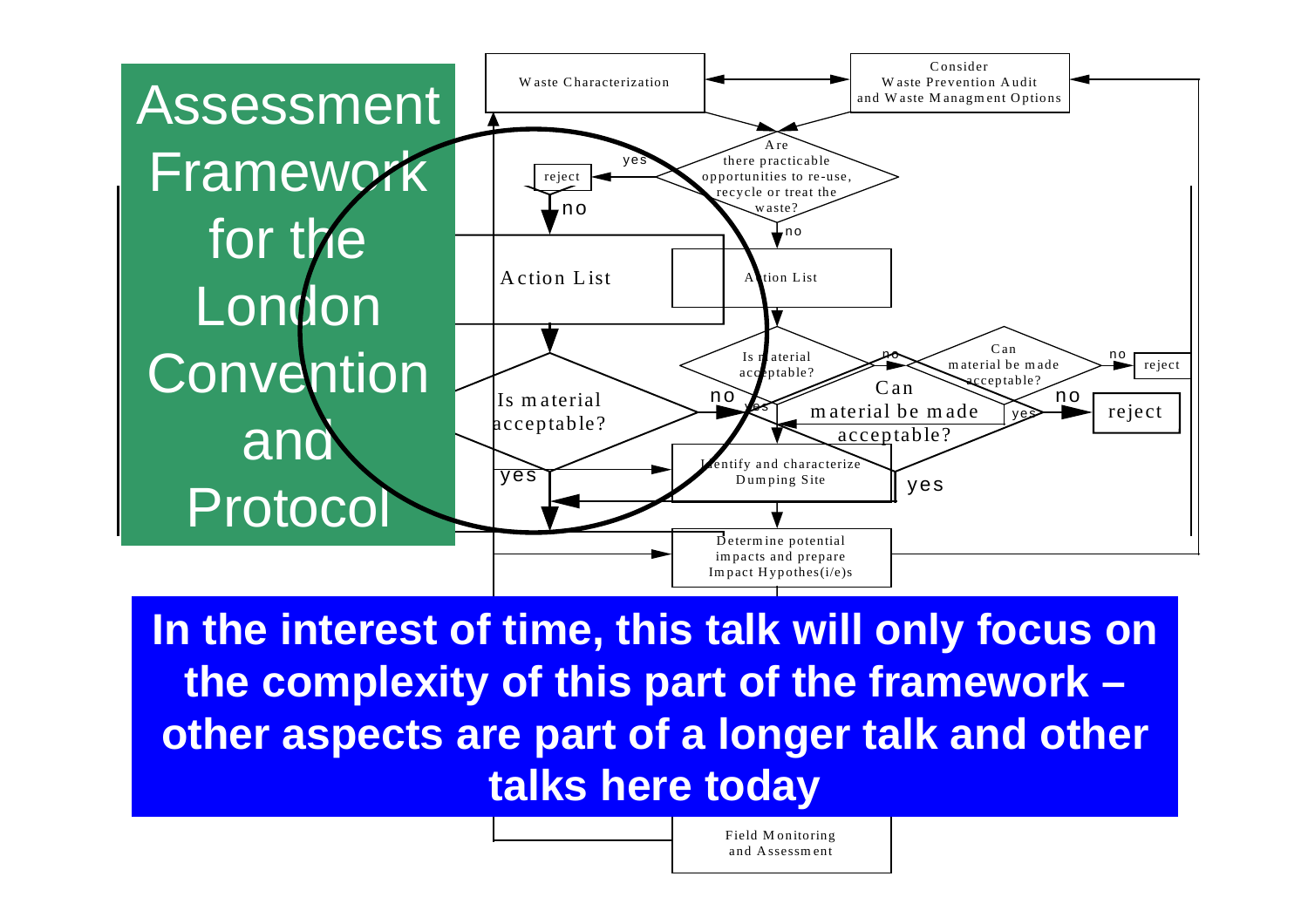### **Definition of Terms** (London Convention)

- **A characteristic** is an attribute of the dredged material (e.g., copper, mercury, silt, petroleum compounds, pathogens) or a biological response to the dredged material (e.g., mortality, growth, bioaccumulation).
- **A metric** is a measurement that can be made on the  $\ddot{\cdot}$ characteristic (e.g., concentration, percent survival).
- **A benchmark** is a point on the range of the metric (e.g. 4 ★ mg/kg copper, 20% amphipod mortality) that is used to identify where environmental concern may be low or high for that characteristic. These can be referred to as the lower benchmark and upper benchmark.
- **<sup>◆</sup> An Action List** comprises of a number of characteristics to be considered for measurement in the dredged material.
- **<sup>◆</sup> An Action Level** is a decision rule based on the findings of one or more characteristics in comparison to the respective benchmarks.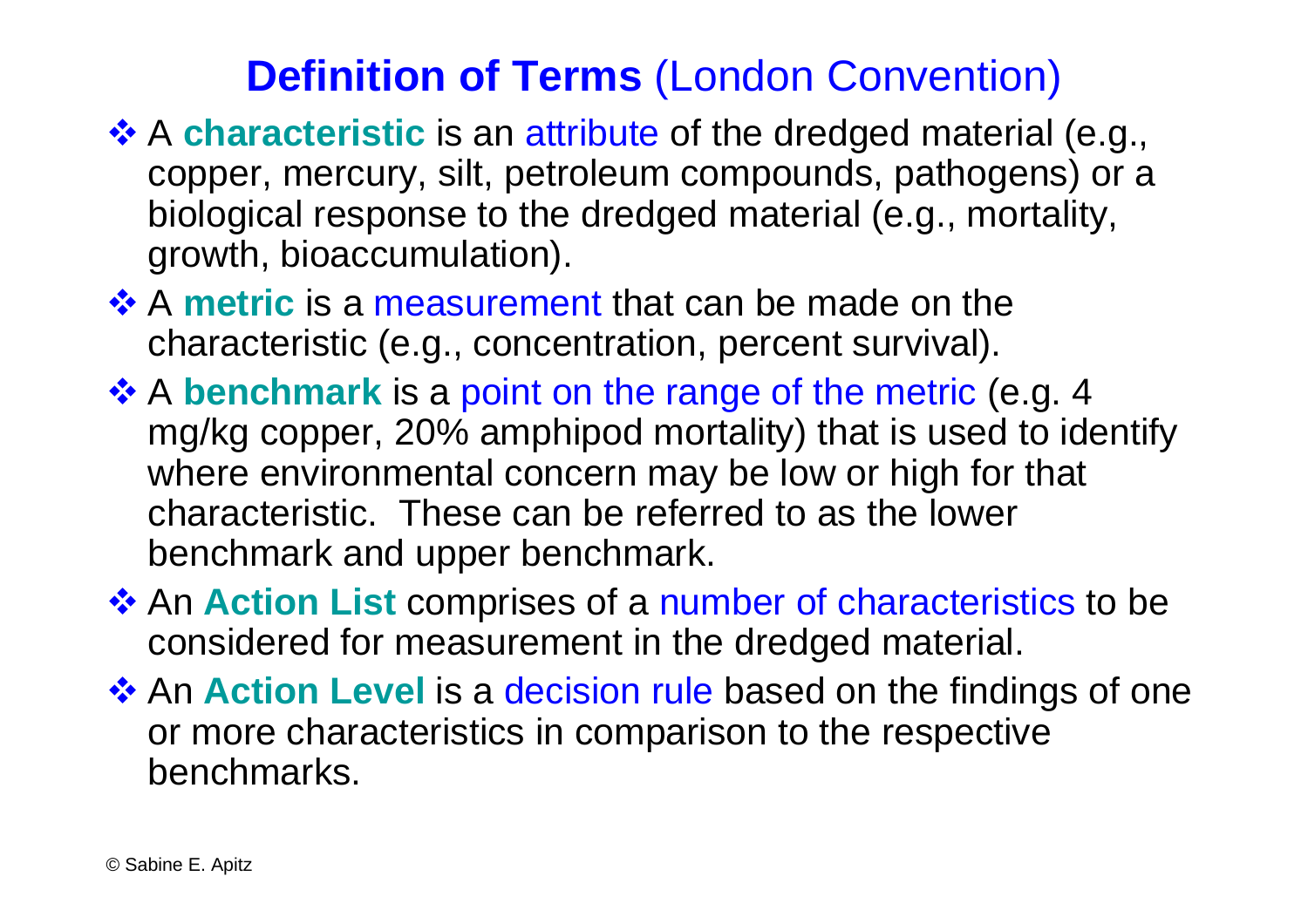Action Levels establish thresholds that provide decision points that determine whether sediments can be disposed of at sea

- **Action Levels specify an Upper Level (UAL) and may** also specify a Lower Level (LAL)
	- ¾Upper Level should be set so as to avoid acute or chronic effects on human health or on sensitive marine organisms representative of the marine ecosystem
	- **≻Below the Lower Level, there should be little** concern for disposal at sea
	- ¾Between the two, more detailed assessment is required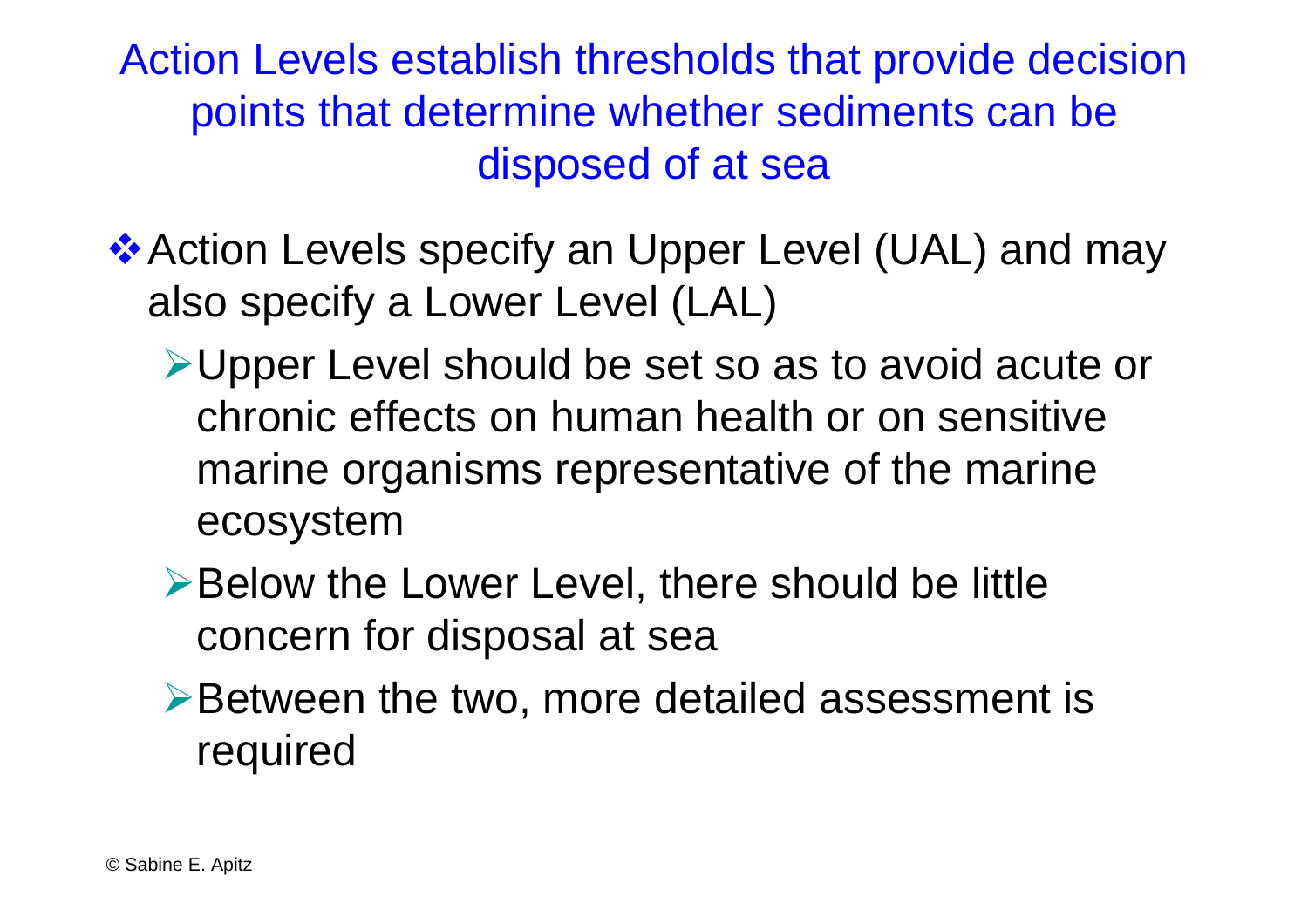### From Action Levels to Frameworks

- ❖ Different countries and programmes define action levels differently, using various lines of evidence
- **\*** Many programmes have developed tiered systems to prevent unnecessary analyses
- **\*** These are designed so that more detailed analyses are only needed to reduce uncertainty
- ❖ Which metrics are used and combined to assess parameters in the action list defines the action levels and the DM framework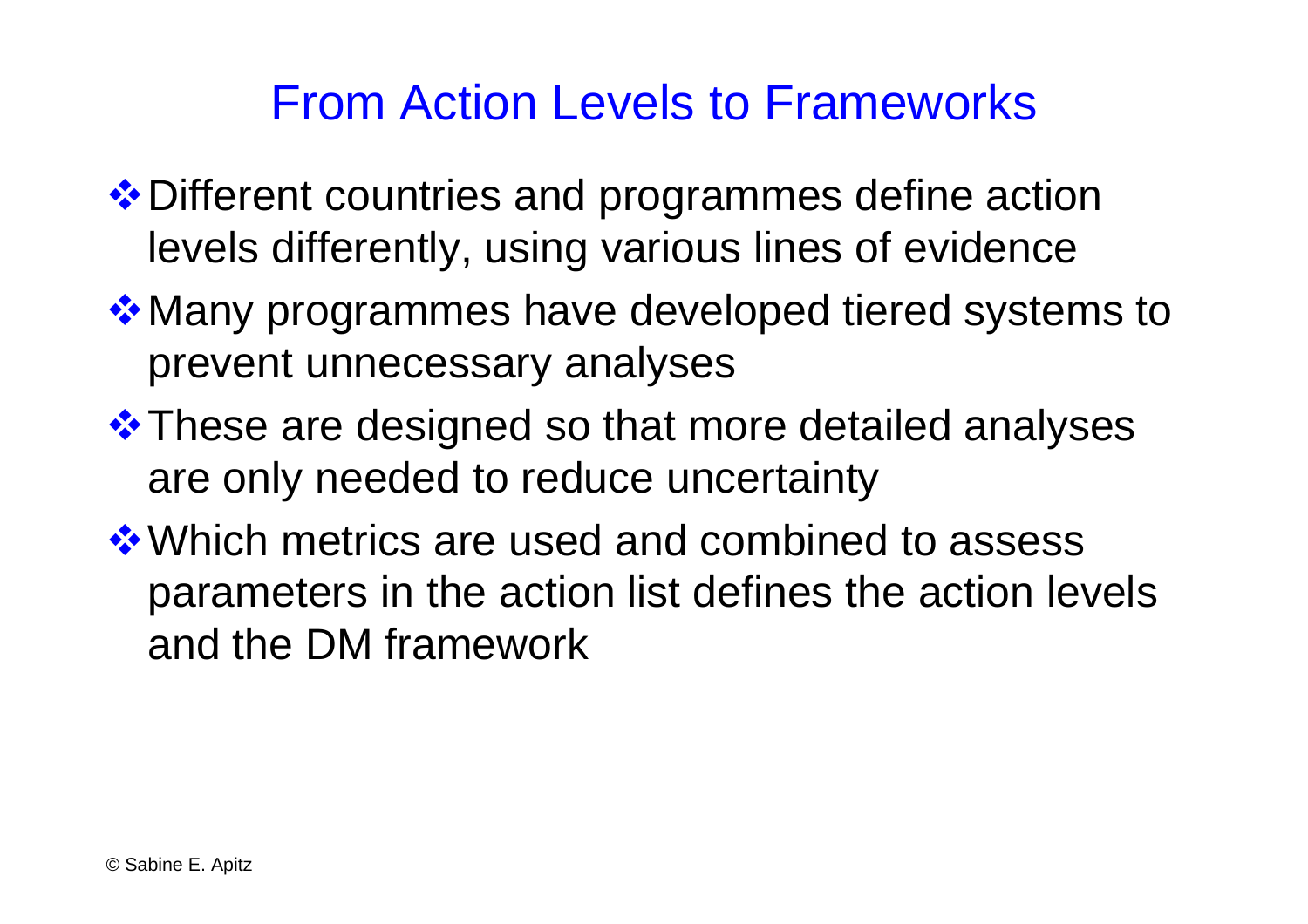| Jurisdic                                   | Country                         | General<br>approaches used                     | No.<br>categories in Methods | used                                              | <b>Notes</b><br>in                                                                                                      | ce         |      |
|--------------------------------------------|---------------------------------|------------------------------------------------|------------------------------|---------------------------------------------------|-------------------------------------------------------------------------------------------------------------------------|------------|------|
|                                            |                                 |                                                | action                       | level development                                 | of                                                                                                                      |            |      |
| State of                                   |                                 |                                                | approach                     | action levels                                     |                                                                                                                         | :000       |      |
| Washin<br>(USA)<br>Canada                  | Belgium                         | <b>Action</b> level                            | 3                            | 1) Sediment<br>chemistry<br>2) Bioassays          | Action levels based on<br>mean<br>contaminant<br>concentration in marine<br>navigation channels $+$<br>scientific study | ent        |      |
|                                            | Denmark                         | Action level                                   | 3                            | Sediment chemistry                                | Not yet implemented in<br>law                                                                                           | a,         | э    |
| Australi                                   | Finland                         | Case-by-case                                   | ---                          | ---                                               | Legislation for action<br>levels in preparation                                                                         | lent<br>a, |      |
|                                            | France                          | Action level                                   | 3                            | Sediment chemistry                                |                                                                                                                         |            |      |
| Hong K                                     | Germany                         | Action level                                   | 3                            | Sediment<br>$\bf{1}$<br>chemistry<br>2) Bioassays |                                                                                                                         | 000        |      |
| (China)                                    | Portugal                        | Action level<br>and<br>case-by-case            | 5                            | sediment chemistry                                |                                                                                                                         |            |      |
|                                            | Netherlands                     | Action level                                   | 1 limit level                | Sediment chemistry                                | Biological<br>effects<br>methods being used.                                                                            |            |      |
|                                            | <b>Belgium</b> Norway           | Action<br>level<br>$\pm$<br>case-by-case       | 5                            |                                                   |                                                                                                                         | 002        |      |
|                                            | Germar <sup>R.</sup> of Ireland | Case-by-case                                   | ---                          |                                                   | 3<br>categories<br>under<br>development                                                                                 | 99         |      |
| United<br>Kingdor                          | <b>Spain</b>                    | Action level                                   | 3                            | Sediment chemistry                                | Sediment chemistry not<br>yet<br>implemented<br>in<br>law.<br>Sediment<br>bioassays<br>under                            | al.,       | NΤ   |
| Netherl:Sweden                             |                                 |                                                |                              |                                                   | development                                                                                                             | 00         | ent, |
|                                            | UK                              | Case-by-case?<br>England                       | ---                          | ---                                               |                                                                                                                         |            |      |
| <sup>a</sup> The guide                     |                                 | and<br>Wales $(E+W)$ and<br>Scotland: Case-by- | ---                          |                                                   | E+W: Under review. 3-<br>category action level<br>approach<br>in                                                        |            |      |
| normalisati<br>b two to for<br>have not be |                                 | case approach.                                 |                              |                                                   | preparation.<br>Scotland:<br>Data                                                                                       |            |      |
| using one a                                |                                 |                                                |                              |                                                   | assessed<br>against<br><b>OSPAR BRCs</b>                                                                                |            |      |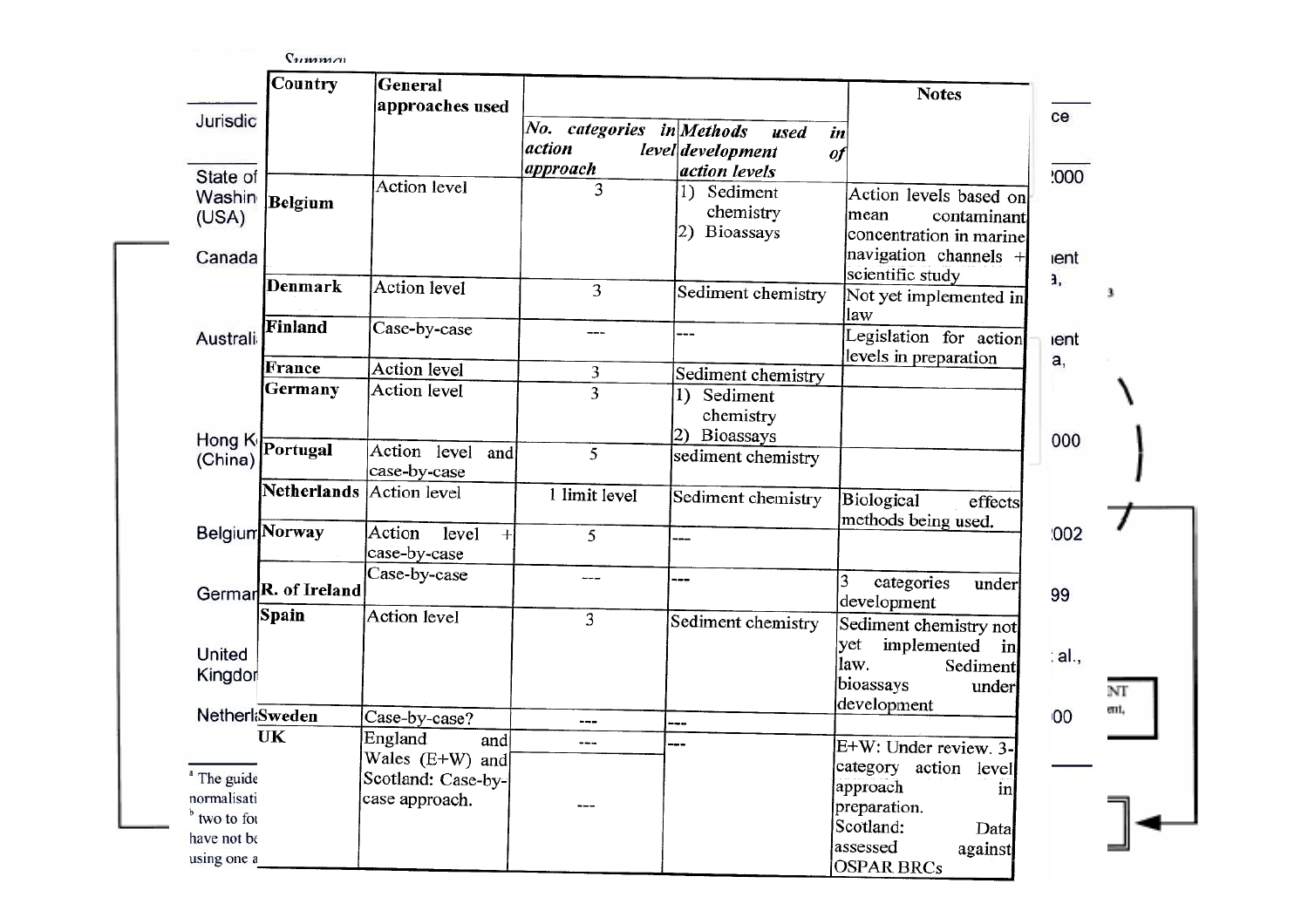### Action list – what do we measure?

- The priority pollutants lists used in programmes are not necessarily the most risky or important contaminants
- $\cdot\cdot\cdot$  There is a "skewed prioritization system"\*
	- ¾ Many believe that "…agencies assign priority to the worst risks first,"
	- ¾But agencies "…appear to default to an ad hoc system in which the substances with more scientifically established health effects are selected over less-studied substances, many of which are believed to present greater risks at lower concentrations,"
	- $\triangleright$  Regulation is often withheld until a standard is supported by the "weight of evidence",
	- $\triangleright$  but slow pace of studies can potentially cause delays of several decades for each toxic substance\*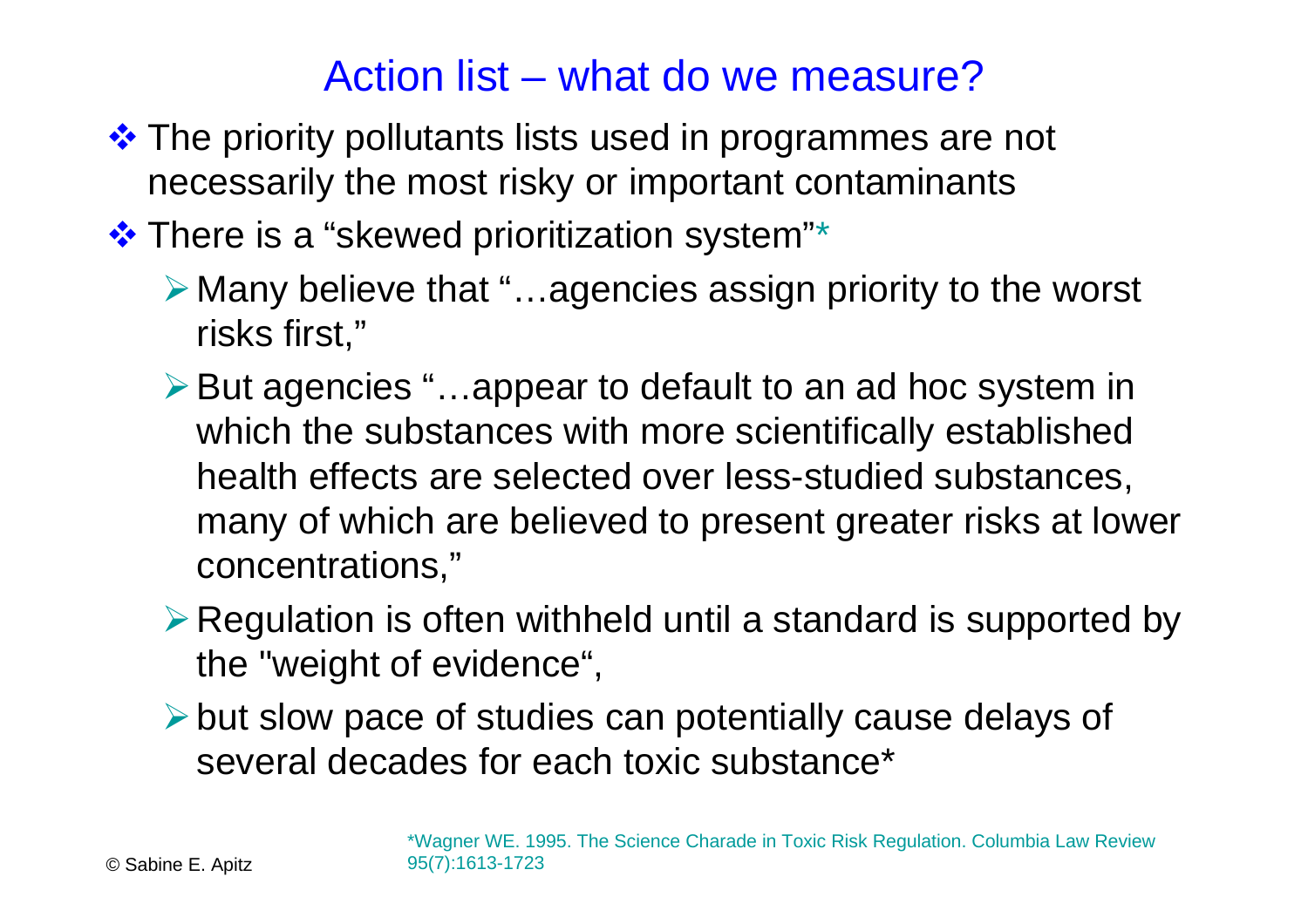**Comparison of lists of priority chemicals in different programmes affecting Rhine Sediments**

![](_page_11_Figure_1.jpeg)

(PORII, Port of Rotterdam) Slide Courtesy of Jos Brils, TNO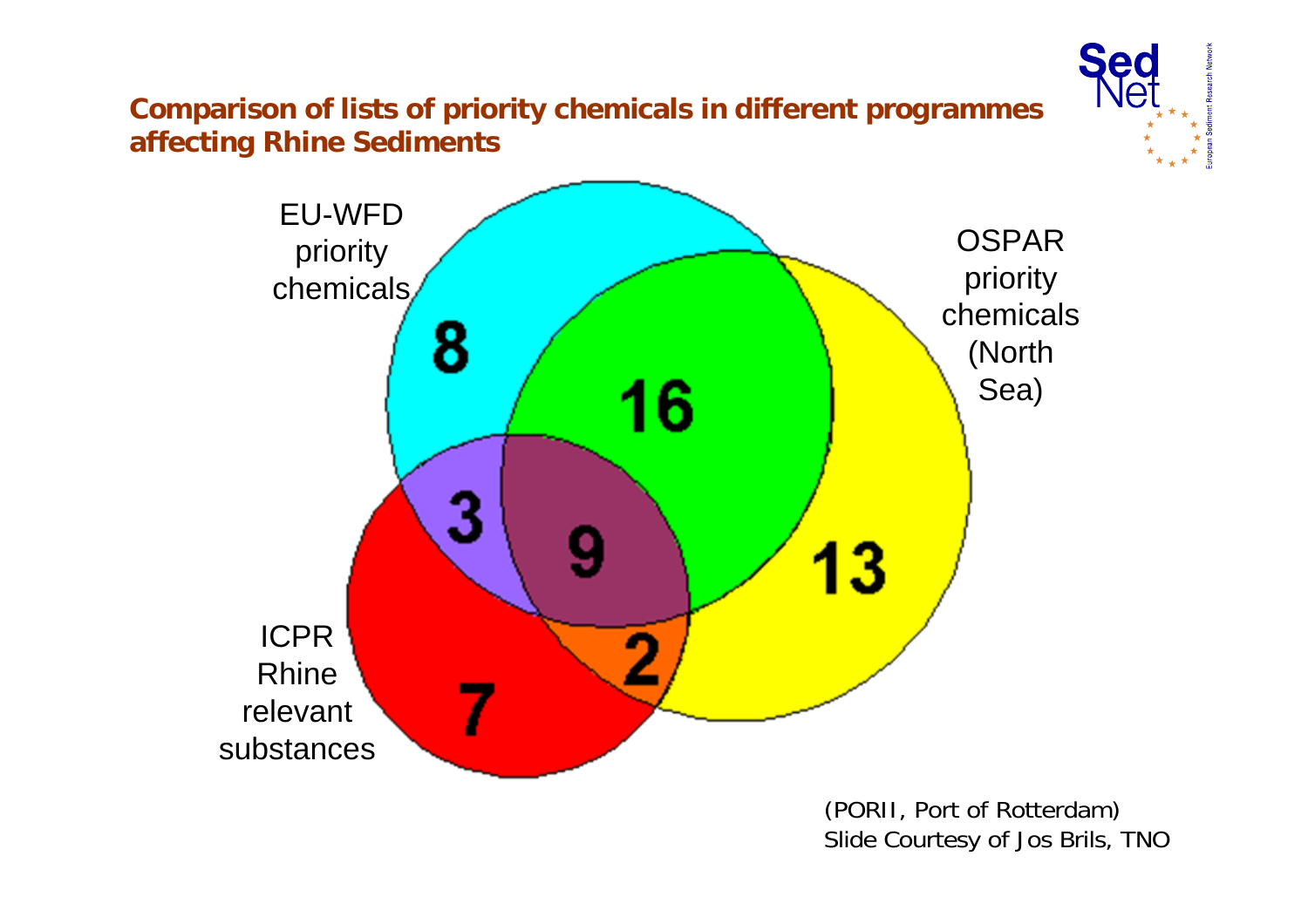**Many of the toxicants in European Rivers are not Priority Pollutants**

| compound                                                                                                                                                                                                                       | <b>FTIORIX</b><br>substance <sup>®</sup> | a an marca | creation in                                                                                                            | numuno                                                                              |
|--------------------------------------------------------------------------------------------------------------------------------------------------------------------------------------------------------------------------------|------------------------------------------|------------|------------------------------------------------------------------------------------------------------------------------|-------------------------------------------------------------------------------------|
|                                                                                                                                                                                                                                | Hutagenicity/genotoxicity                |            |                                                                                                                        |                                                                                     |
| benzojajpyrane, benzojkjiluoranthene, indenoj1,2,3-odjpyrene,<br>benzojghi pentene.                                                                                                                                            | Yus                                      | Yus.       | Many sites worldwide                                                                                                   | o.g. (Brack et al.<br>200504                                                        |
| perviene, benzjejtkroranthene                                                                                                                                                                                                  | No                                       | Yas        | Neckar basin (Germany)                                                                                                 | Brack et al. 2005b                                                                  |
| 11H-Indeno[2,1,7-ode]pyrene, methyl benz[ajanthracenes]<br>and pervienes.                                                                                                                                                      | No                                       | No         | No doar basin (Germany).                                                                                               | Brack et al. 2005b                                                                  |
| polar polycyclic compounds including berz [a]anthracenquinone,<br>pyrenegisnone, nitropyrenequinone, nitroanthraquinone,<br>nitrobenzanthracenedione, 6-nitrodhrysene, nitrobenzoja)-<br>pyrenes, nitroindeno[1,2,3-od]pyrene. | <b>Bitt</b>                              | Nn.        | Moditorranean Sea.<br>coastal zono at Barcelona.<br>(Spain)                                                            | (Femandez et al.<br>1992)                                                           |
|                                                                                                                                                                                                                                | Ah-receptor-mediated effects             |            |                                                                                                                        |                                                                                     |
| PCOD/Fs, PCBs                                                                                                                                                                                                                  | No                                       | Yos.       | Western Scheldt<br>(The Natherlands),<br>Spittglwasser<br>(Elbo basin, Germany).                                       | (Shonkhorst et al.,<br>2002, Klamer et al.<br>2006. Brack et al.<br>20020           |
| benzo[a]pyrane, benzo[k]fluoranthene, indeno[1,2,3-ad]pyrane,<br>benzojahlpentene                                                                                                                                              | Yus                                      | Yos.       | Morava river (Danube basin,<br>Caech Flepublic)                                                                        | (Vondragek et al.<br>2004, Hillschenova et<br>al, 2001, Machaia et .<br>al. 2001c). |
| dinaphthofurans, 2-(2-naphthalonyl) benzethiophene,<br>9-methylberg[a]anthracene, 1-methylchrysene.                                                                                                                            | hin.                                     | West.      | <b>Spittelwasser</b><br>(Elbe basin, Germany).                                                                         | (Brack and Schimer)<br>20020                                                        |
|                                                                                                                                                                                                                                | <b>Estrogenicity</b>                     |            |                                                                                                                        |                                                                                     |
| nonyiphenol                                                                                                                                                                                                                    | Von                                      | Mass       | Liobregat (Spain),<br>river Neder                                                                                      | (Cóspecies et al.<br>2005. Hollart at all.<br>20053                                 |
| benzophenone, phthalates, dehydroabletic acid, silosterol,<br>3-(4-methylberzy)idine)camphor, 6-acetyl-1,1,2,4,4,7-hexa-<br>mettwitetralin                                                                                     | No                                       | No.        | Rivers Neckar, Finine<br>(Germany), Thames<br>(United Kingdom)                                                         | (Fastall et al. 2006).                                                              |
| tributyltin                                                                                                                                                                                                                    | Vons.                                    | West.      | Ebe (Germany)                                                                                                          | (Brack et al. 1999,<br>Schulte-Ochlmann et<br>at 2001).                             |
| 178-estradiol, estrone, estrici                                                                                                                                                                                                | No                                       | Yes.       | United Kingdom estuaries,<br>different rivers in the<br>Notherlands, Swiss<br>was lewater treatment plant.<br>offuents | (Thomas et al. 2001)<br>Floutman et al. 2004,<br>Asmi et al. 2004).                 |
|                                                                                                                                                                                                                                | <b>Androoenicity</b>                     |            |                                                                                                                        |                                                                                     |
| dehydrotestosterone, androstenedione, androstanedione,<br>58-androsiane-3a,118-diol-17-one, androsiarone,<br>epi-androsterone                                                                                                  | No                                       | Yos.       | United Kingdom estuaries.                                                                                              | (Thomas et al. 2002b)                                                               |
|                                                                                                                                                                                                                                | Green algae                              |            |                                                                                                                        |                                                                                     |
| N-phenyl-2-naphthylamine, prometryn                                                                                                                                                                                            | hin.                                     | Mass       | <b>Spittelwasser</b><br>(Elbe basin, Germany)                                                                          | (Brack et al. 1999)                                                                 |
| priority PAHs, tributyttin                                                                                                                                                                                                     | Yes                                      | Yas        | <b>Spittelwasser</b><br>(Elbe basin, Germany).                                                                         | (Brack et al. 1999).                                                                |
|                                                                                                                                                                                                                                | Invertebrates                            |            |                                                                                                                        |                                                                                     |
| methyl parafricn                                                                                                                                                                                                               | No                                       | Yus.       | <b>Spittelwasser</b><br>(Elbo basin, Germany).                                                                         | (Brack et al. 1999).                                                                |
| periachiorophenoi, atrazine                                                                                                                                                                                                    | Yus                                      | No         | United Kingdom estuaries                                                                                               | (Thomas et al. 1999).                                                               |
| tri-, tetra-chlorphenol, 4-chloro-3,5-dimethylphenol, nonyiphenol,<br>4-chiero-3,5-xylenoi, dieldrin, carbophenothion methylsulfoxide.<br>according to EU-WFD                                                                  | No                                       | No         | United Kingdom estuaries                                                                                               | (Thomas et al. 1999).                                                               |

**Brack W, Klamer HJC, Alda ML, Barceló D. 2007b. Effect-Directed Analysis of Key Toxicants in European River Basins A Review. Env Sci Pollut Res 14(1):30-38.**

<sup>b</sup> contimed as a cause of the measured effect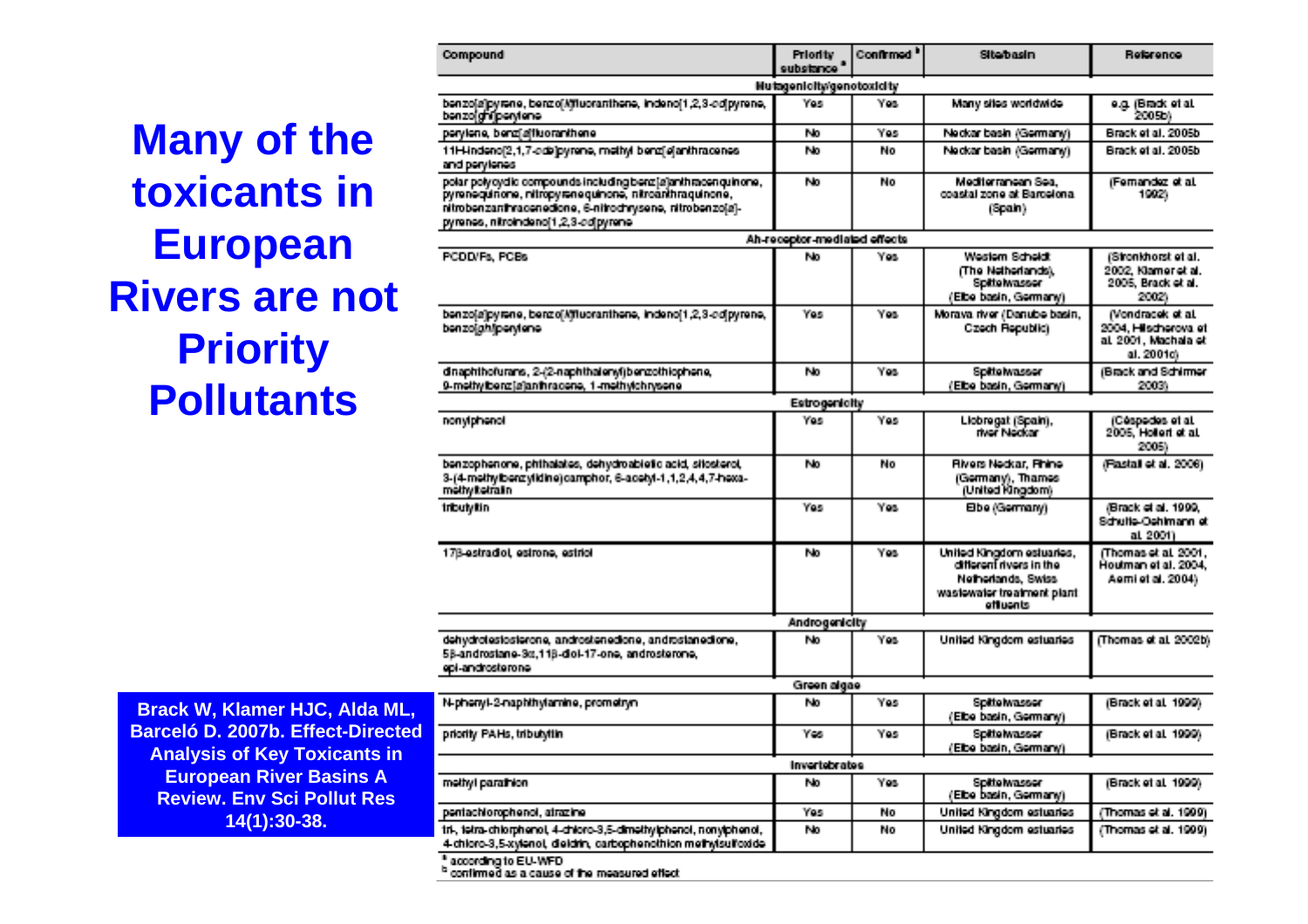**What we can analyze is only a fraction of what is there**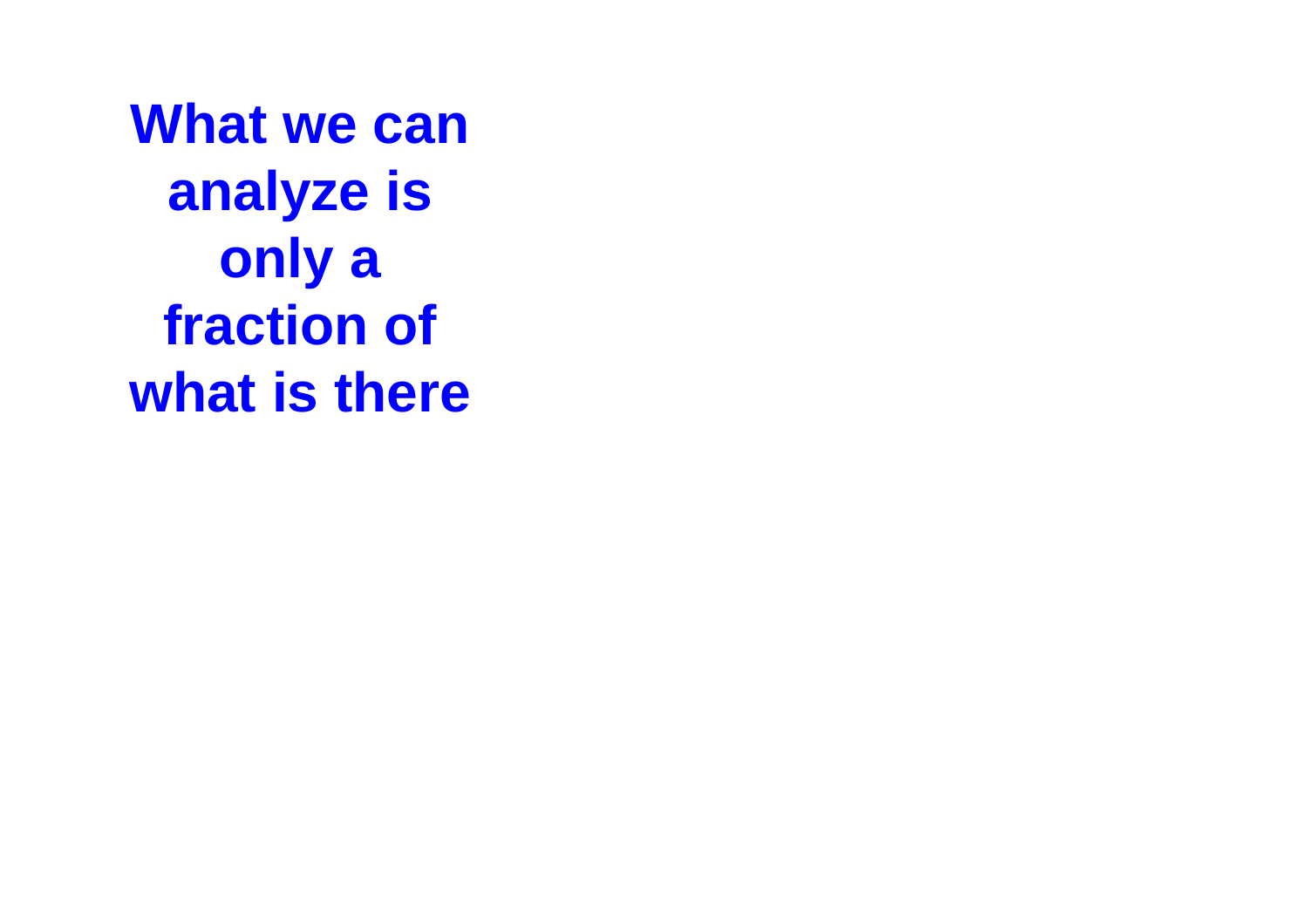"not everything that can be measured is worth measuring, and not everything worth measuring is measurable." \*

> So, how can we address these issues in a DM framework?

\*Daughton CG. 2002. Pharmaceuticals and Personal Care Products (PPCPs) as Environmental Pollutants - Pollution from Personal Action. Las Vegas, NV: Environmental Sciences Division, National Exposure Research Laboratory, Office of Research and Development, USEPA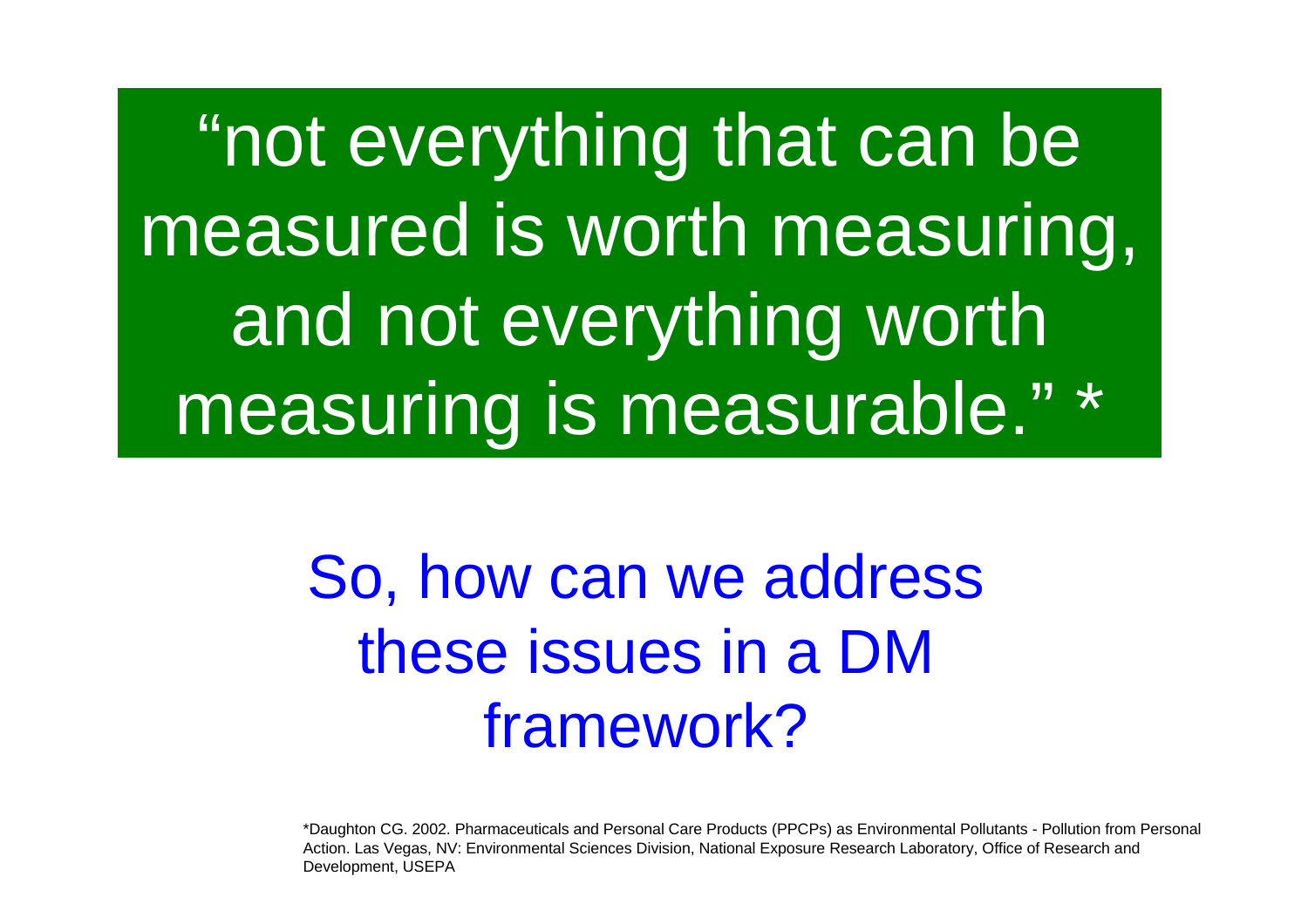### Option 1: limited list, chemistry alone in first tier

- $\frac{1}{2}$  If the action list characteristics
	- ¾are the cause of toxicity, or
	- ¾ co-vary with unmeasured contaminants that are the primary cause of toxicity
		- then a chemical "fail" will lead to further biological assessment and the approach will catch the contaminant risk
		- (if the mode of toxicity is one for which the bioassay battery is sensitive)
- $\frac{1}{2}$  On the other hand, if the chemicals analyzed
	- ¾are below action levels,
	- ¾ but undetected compounds are at levels that cause toxicity,
- $\bullet$  then this will be missed
	- ¾the sediment may pass and
	- ¾never be subject to further bioassessment, and
	- ¾potentially toxic sediments may be disposed of at sea.

© Sabine E. Apitz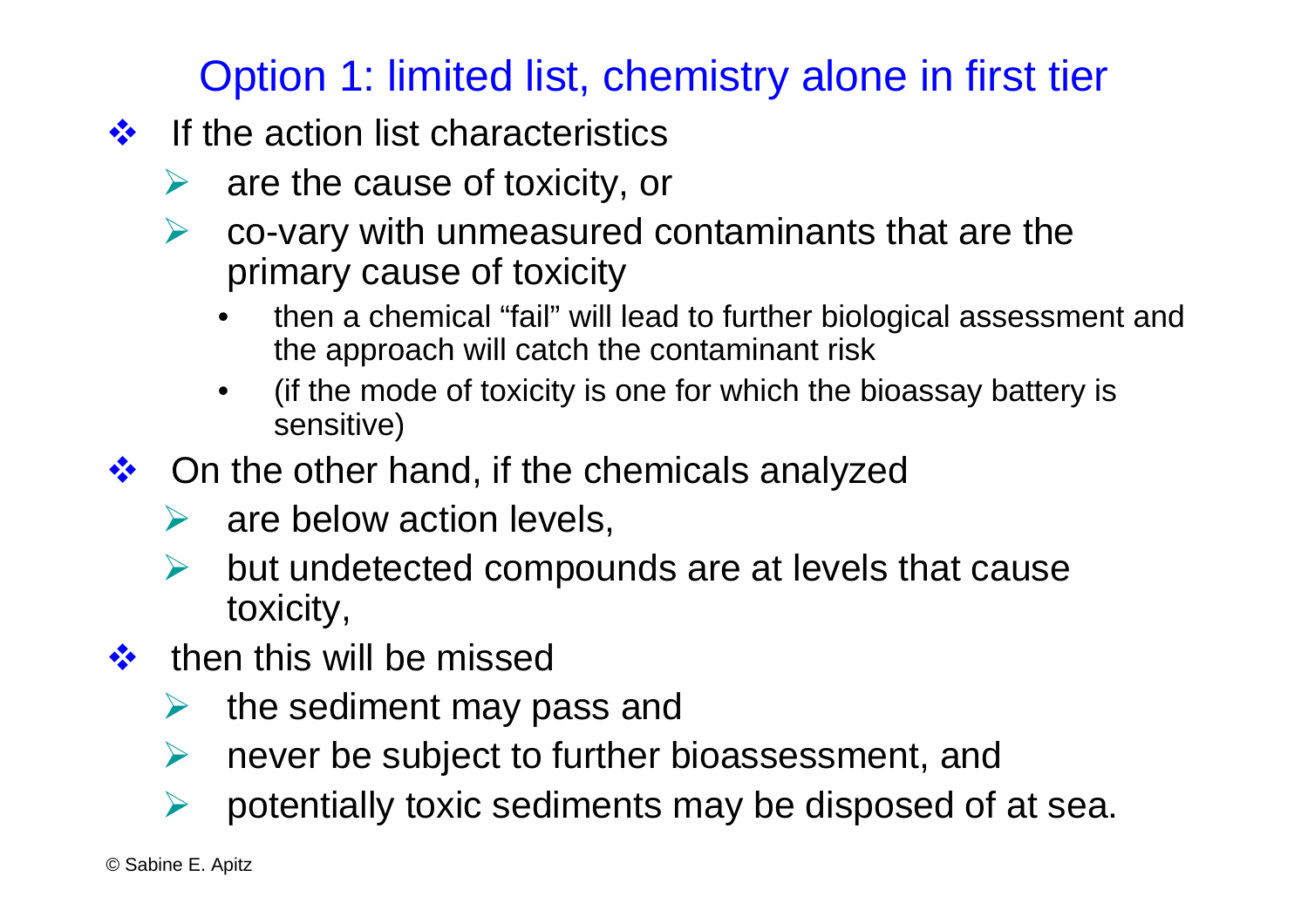### Short list, chemistry first

**❖ Advantages:** 

 $\triangleright$  well-established

 $\triangleright$  provides a level of consistency

**❖ On the other hand:** 

- $\triangleright$  Applicants may be penalised for site knowledge, if screening lists are only expanded based on knowledge of other current or historical sources
- $\triangleright$  If knowledge of such issues is good, then this assumption is a sensible, efficient one.
- $\triangleright$  But monitoring data which inform the screening list may only look for what is known, and important contaminants might be missed

¾This can result in self-perpetuating programs in which regulation, monitoring and decisions focus on what is deemed of importance only because it is what has been examined, perpetuating in the "skewed prioritisation"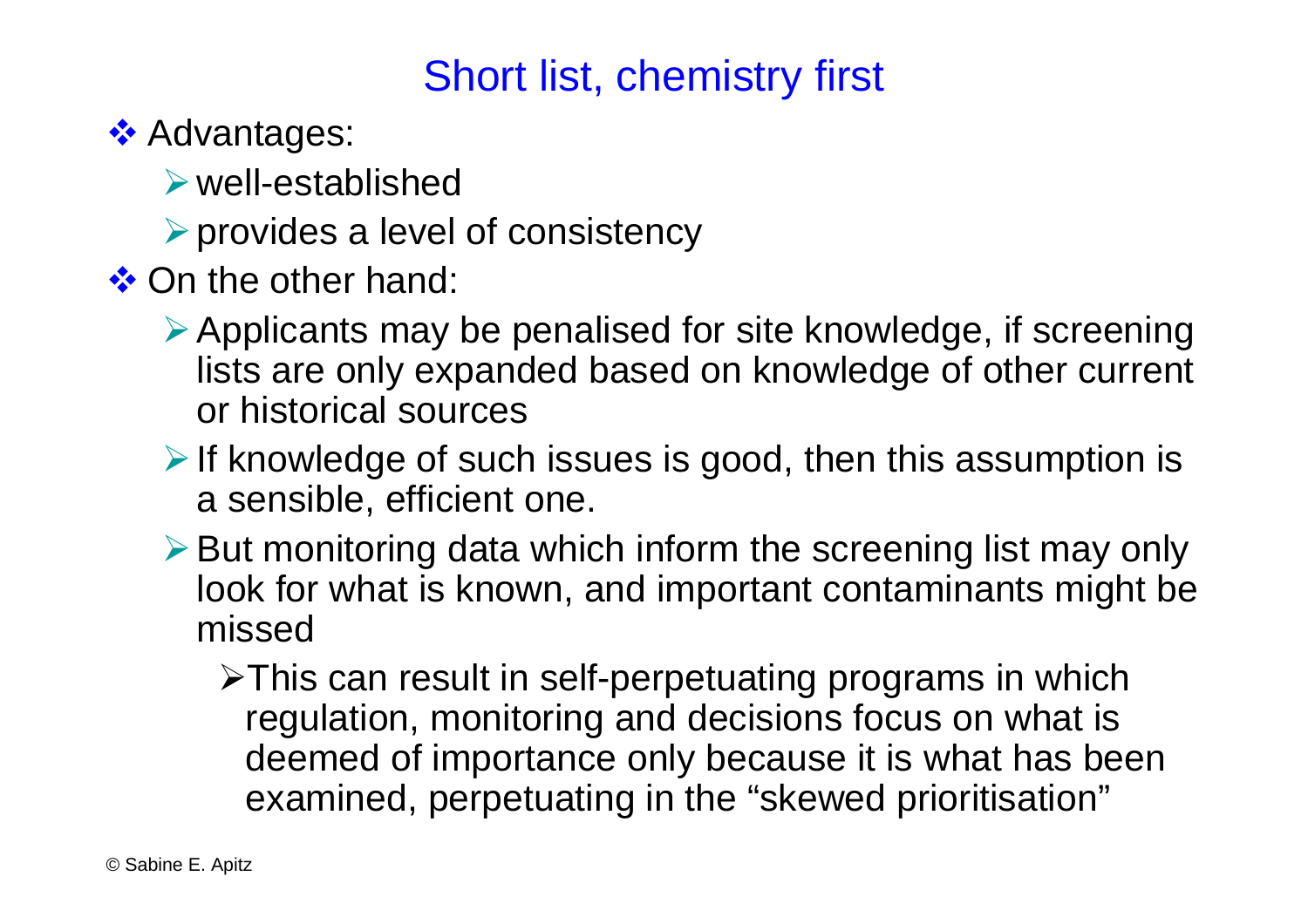### Option 2: Longer Action List, Chemistry Alone in first **Tier**

### ❖ How effective this is depends upon

- ¾The chemical selected (and the basis for choice)
- ¾Whether the added chemicals are drivers for impacts that the current list does not catch
- ¾Whether selected bioassays are sensitive to the modes of toxicity important in chemicals selected
	- "standard" bioassays have co-evolved with priority pollutant list and are often confirmatory, not complementary to chemical measurements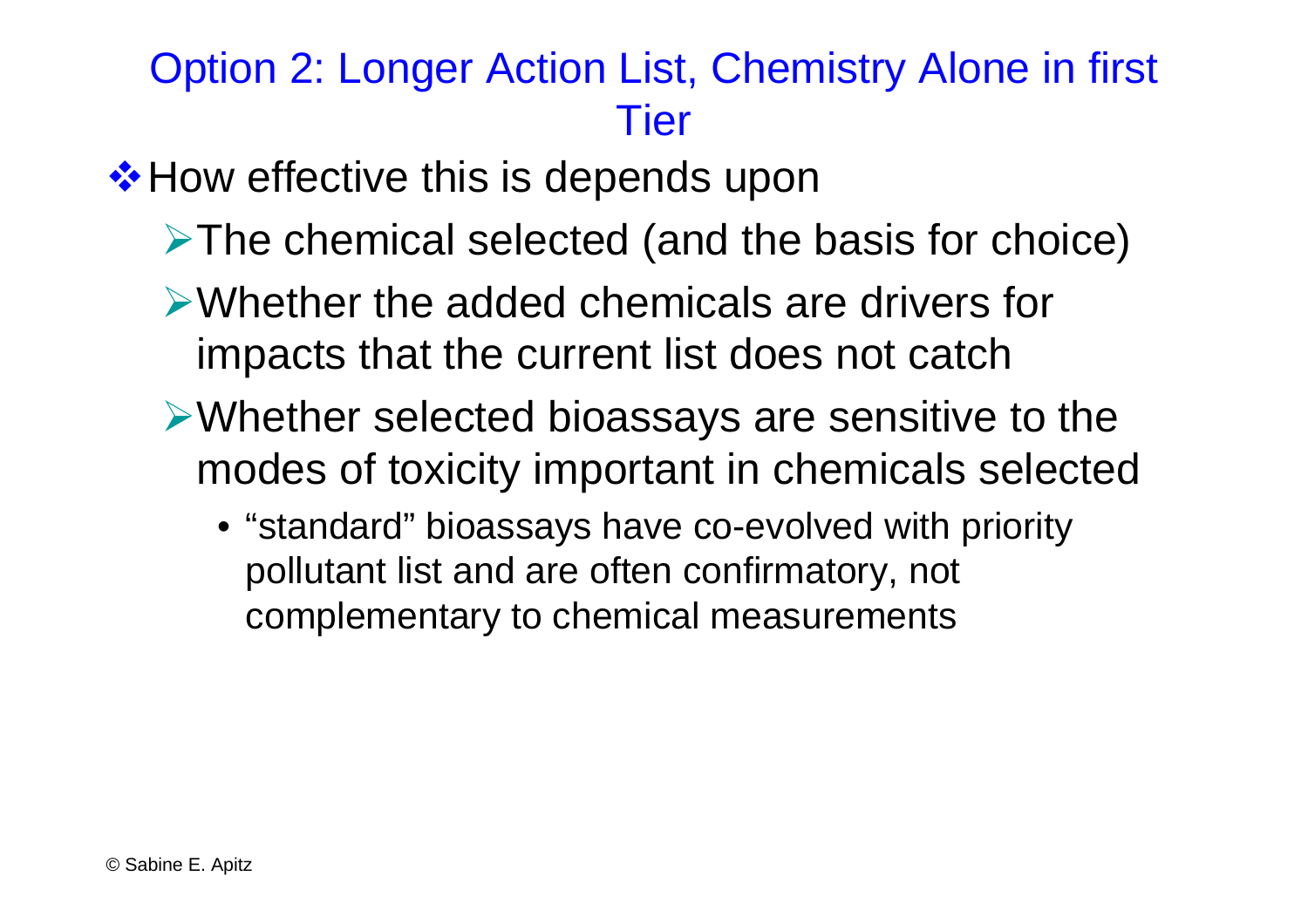### Option 3: Screening biotest in first tier

- $\frac{1}{2}$ Depends upon the biotest selected
- 家 Some have suggested that a sediment extract or elutriate in the first tier of a tiered framework
	- ¾ Ideally the bioassays would be aimed at various toxicity mechanisms, with bioassays in later tiers looking at bioavailability issues.
	- $\triangleright$  A commonly proposed candidate for this biotest is acute bioluminescence inhibition of the bacteria *Vibrio fischeri*
	- ¾ However, short-term tests detect non-specific effects and long-term effects are not detectable
	- $\triangleright$  A bioassay that could be deemed "universally sensitive" is unlikely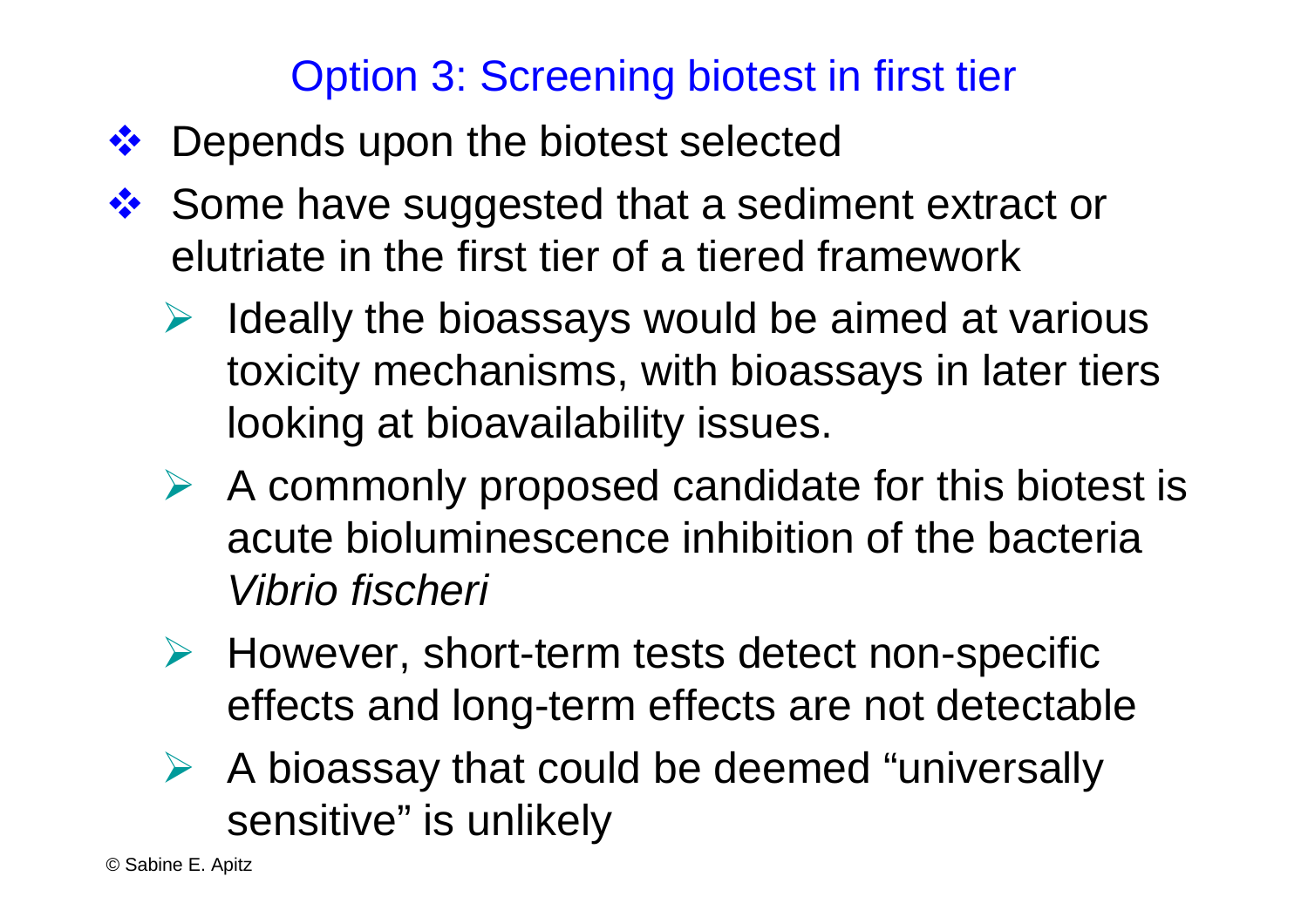### Option 4: Add bioeffects in action levels

- $\frac{1}{2}$  To address the problem of emerging or ignored contaminants with different biological effects, specific bioeffects can be used as pass/fail criteria in action level, even if chemistry is not identified
	- ¾ Examples of effect-types are cytotoxicity, neurotoxicity, mutagenicity, estrogenic or photosynthesis inhibiting potencies
- $\frac{1}{2}$  If designed to catch contaminants and modes of toxicity not currently addressed, these tests *must* be included in a screening tier
	- ¾ Otherwise, IF the analyzed *chemicals* are below LAL, but there are (unmeasured) effects due to other contaminants, the sediment will pass without other contaminants being detected.
- $\frac{1}{2}$  If effects-bases tools are used in the first tier, then other classes of chemicals will be flagged, leading to further assessment
- $\frac{1}{2}$  Critical questions then are:
	- ¾Can DM be passed or failed only on bioeffects?
	- $\blacktriangleright$ Do chemicals need to be identified?
	- $\blacktriangleright$ How do we address the effects from natural chemicals?
	- $\blacktriangleright$ How do we define references?
	- $\blacktriangleright$ How do we standardise?
- $\frac{1}{2}$ Each of these questions has detailed technical and policy implications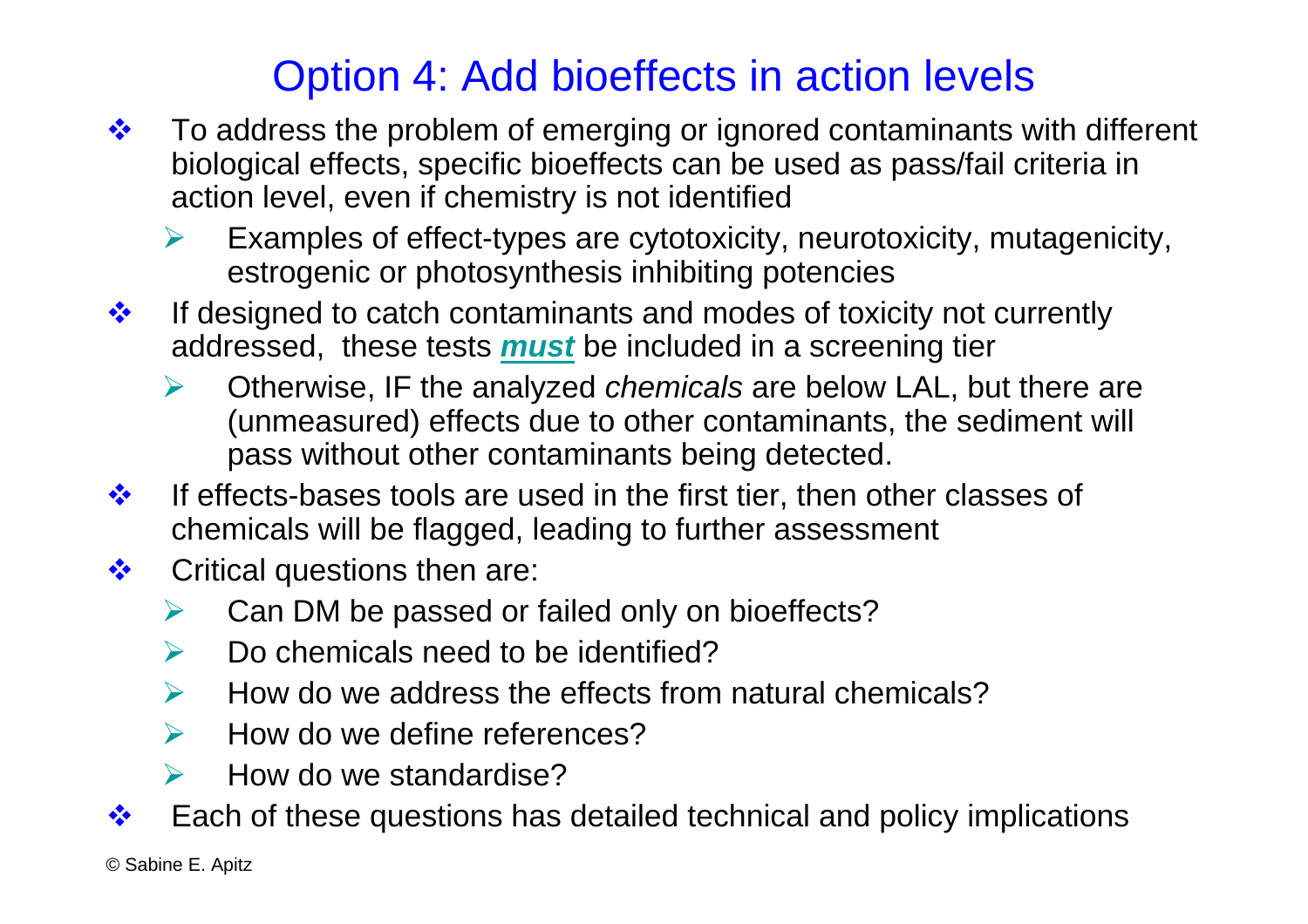### Benchmarks and chemical data

- **\*** How does one derive benchmarks if none are available?
- **\*** How can chemical analysis results (which may include levels for thirty or more substances) be interpreted in the screening and first tier of a decision framework?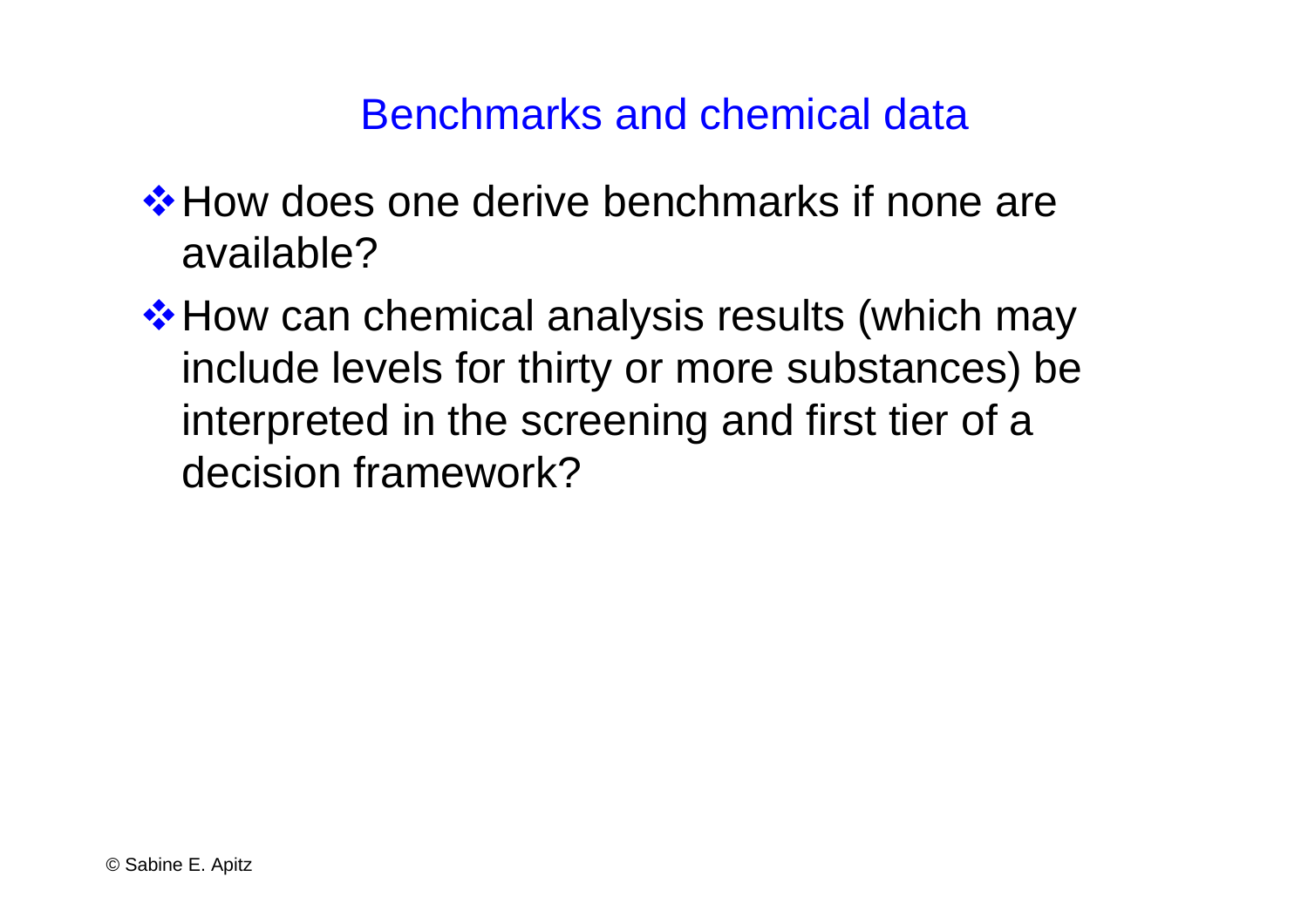#### Chemical benchmarks can be broken into four general

categories

![](_page_21_Figure_2.jpeg)

Figure from Wenning et al. (Eds.), 2005. Use of Sediment Quality Guidelines & Related Tools for the Assessment of Contaminated Sediments (SQG). SETAC Press, Penasacola, FL.

© Sabine E. Apitz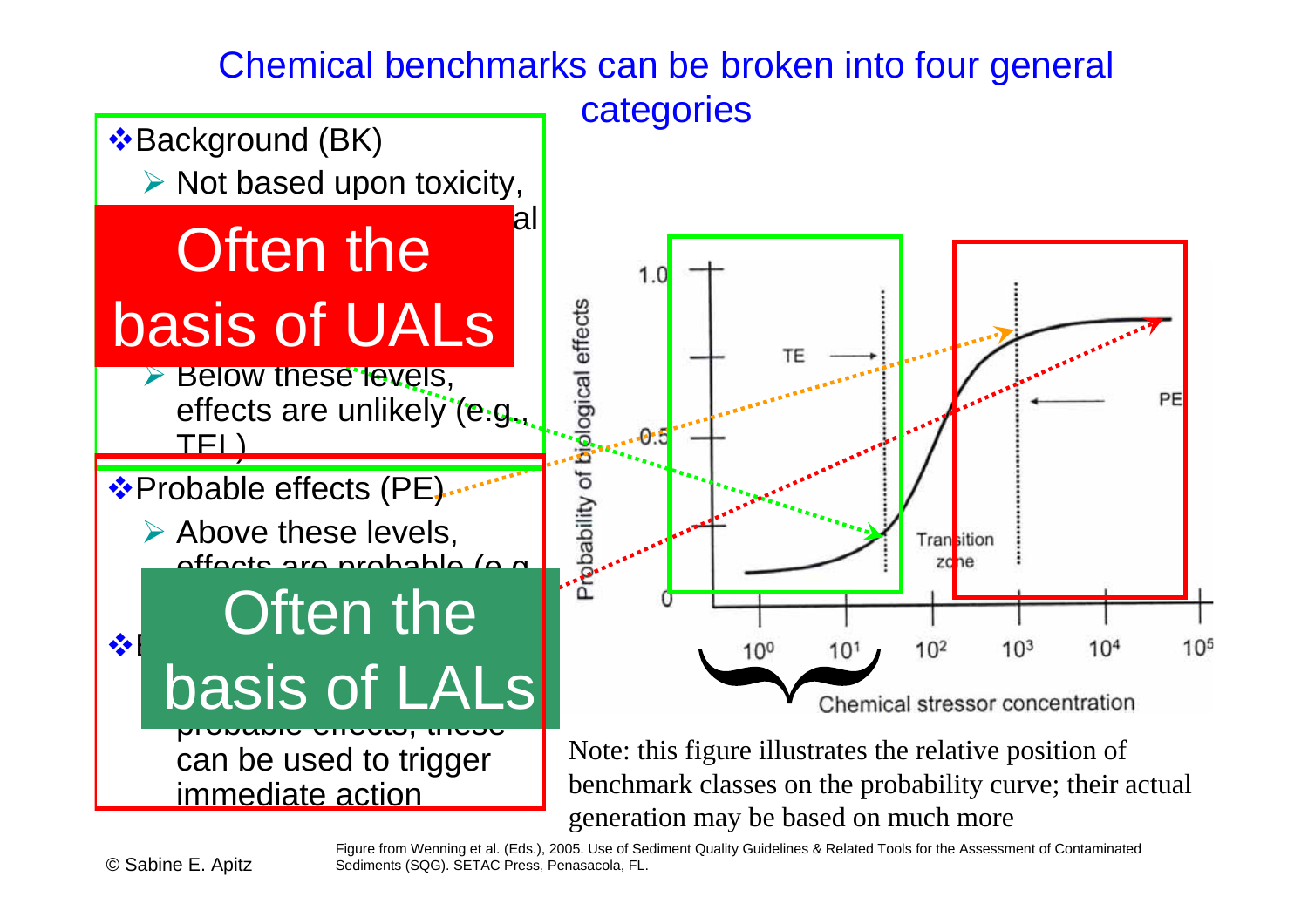## Chemical benchmark derivation

- **Empirically Derived (e.g., ERM, ERL, PEL, TEL, AET)**
- Equilibrium Partitioning (EqP) Approaches
- **❖ Consensus Approaches**
- **E** Background sediment chemistry approaches ♦
- $\cdot$  **Tissue residues or bioaccumulation potential** approaches
- ❖ Details of these approaches outside scope today, but derivation details (sampling, tests, statistics, safety factors, etc) grounded in both science and policy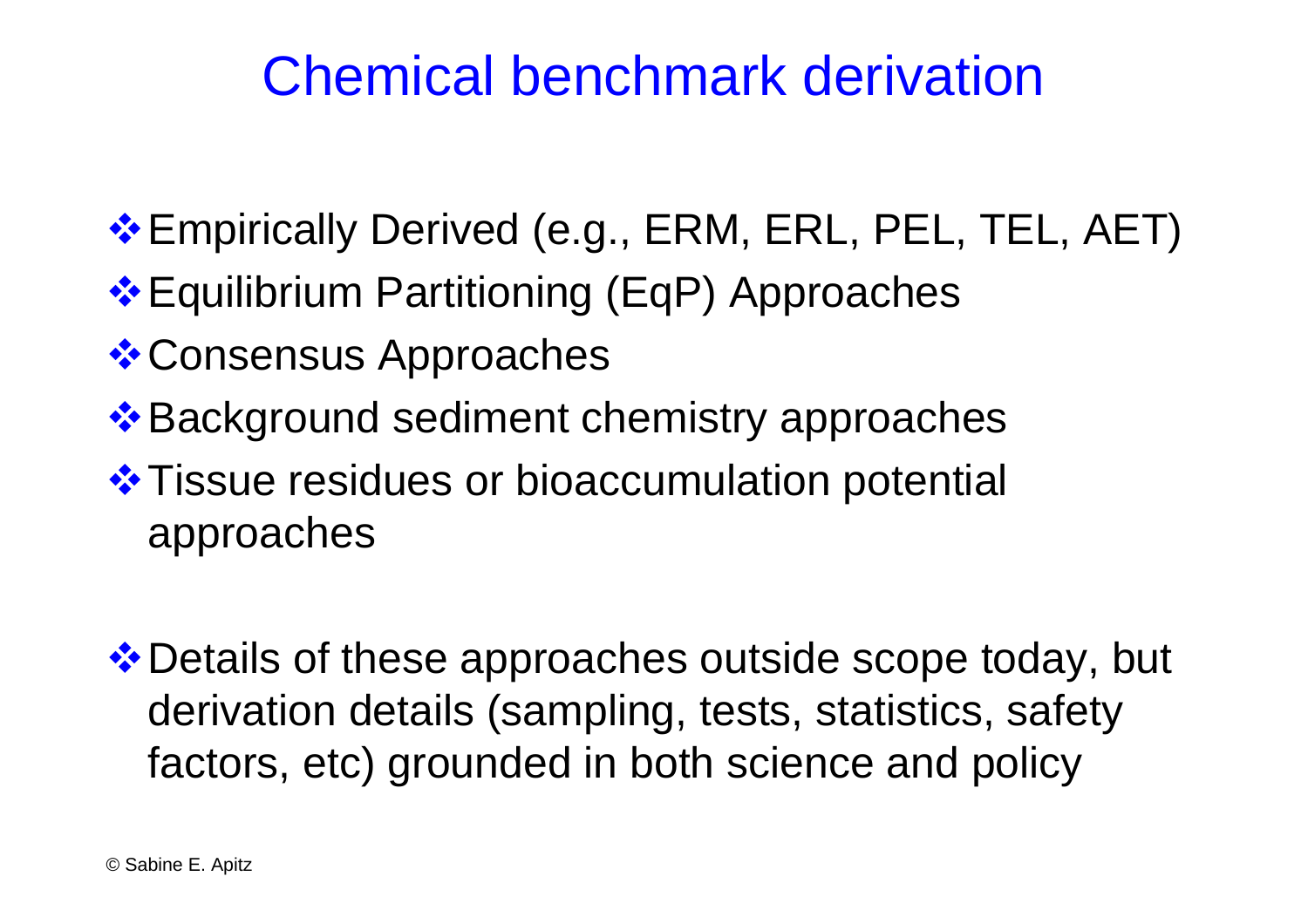### Selection of LAL Benchmarks

- ❖ Background-based benchmarks are one option
- **❖ This approach would support the** *pollution prevention* aspect of London Convention objectives
	- ¾Below regionally appropriate LALs, the probability is that sediments pose no net risk (no greater risk than all sediments in the region), and no further analysis is required
	- $\triangleright$  If contaminant levels are higher than background levels, then higher-tier assessments evaluate whether these levels present a risk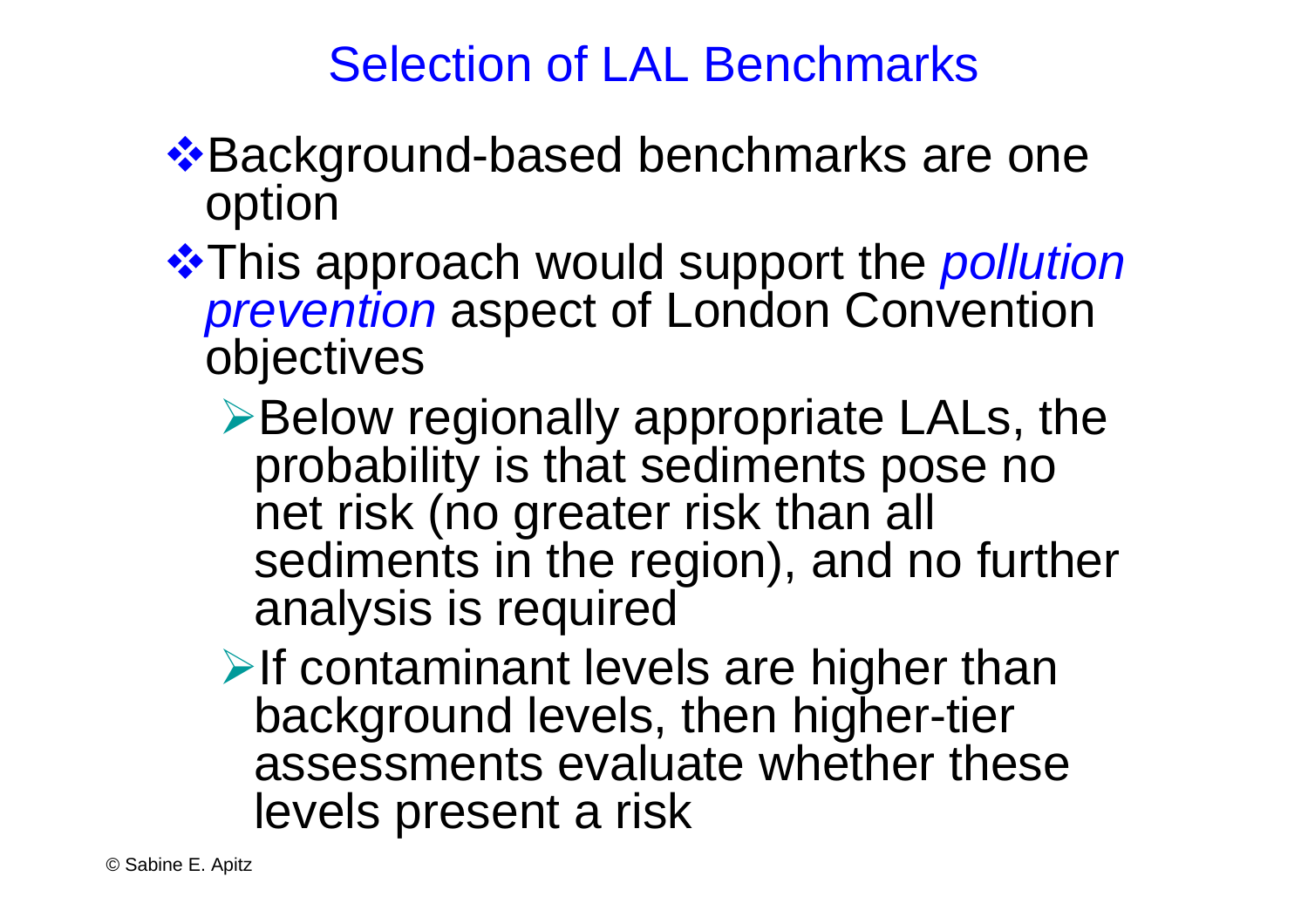Background vs risk-based LALs: hypothetical outcomes

- $\cdot$  If LALs are risk-based (rather than backgroundbased), three hypothetical scenarios:
	- ¾Risk-based LALs the same as background levels;
		- no difference in outcome between the approaches
	- ¾Risk-based LALs below background levels,
		- may trigger failures in sediments with metals at background level
		- screened out in higher tier evaluations of background levels in many frameworks
		- Unlikely use
	- ¾Risk-based LALs higher than background levels.
		- Such "passes" would not be examined in higher tiers
- $_{\tiny \odot}$ <sub>Sabine E. Apitz</sub>objective of pollution (not risk) prevention • Even if appropriate, may raise concerns in terms of the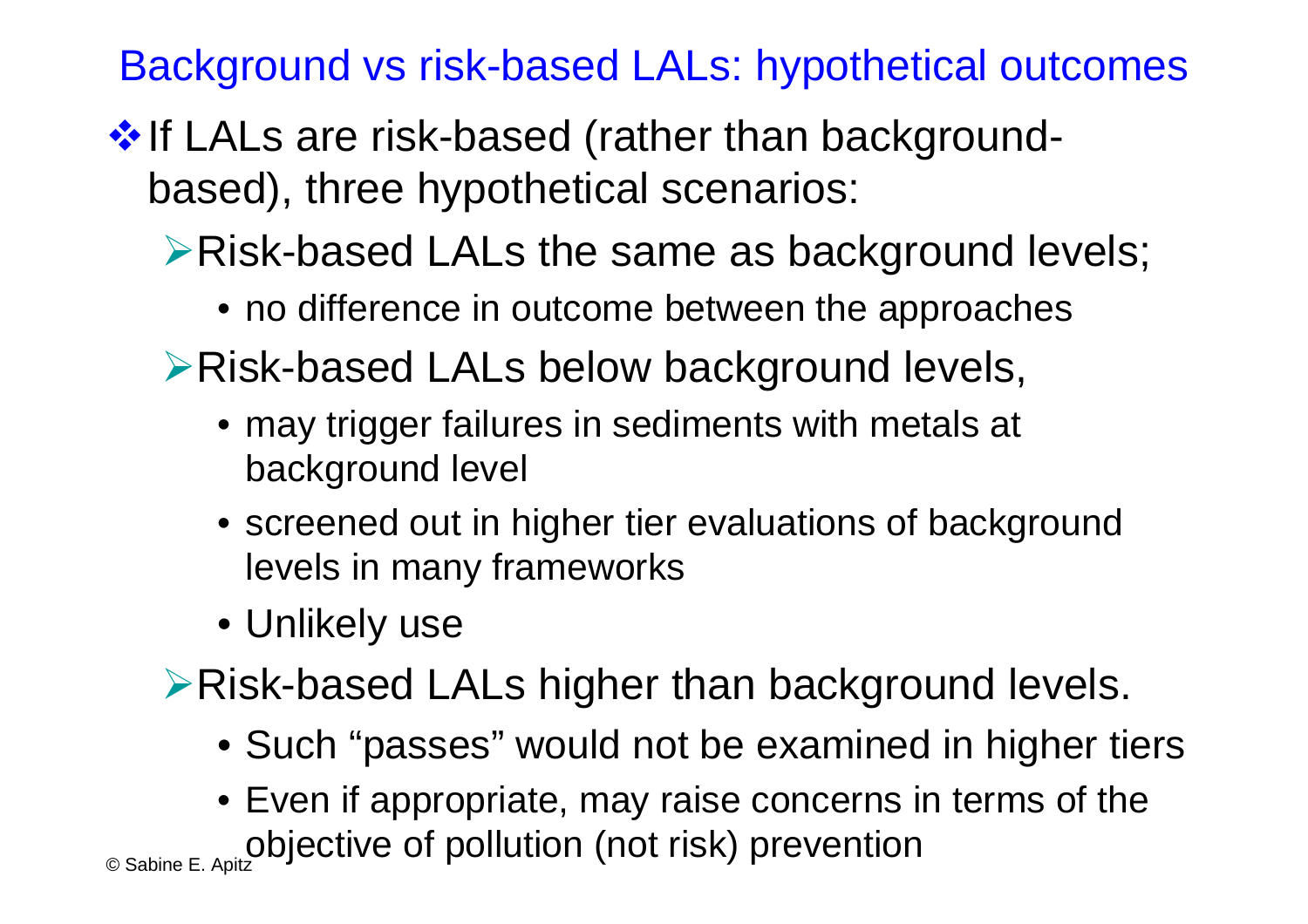## Selection of UAL Chemical Benchmarks

- **\*Many frameworks use a chemical benchmark** as a UAL "rejection level"
	- ¾Should be set to minimise false positives
	- $\triangleright$  If chemical, should be set at the point where biological testing is also likely to fail
	- **≻If too conservative, may cause excessive** cost or push unwanted outcomes
- **If chemical benchmarks are used as sole** pass/fail criteria, without other LOEs, flexibility is lost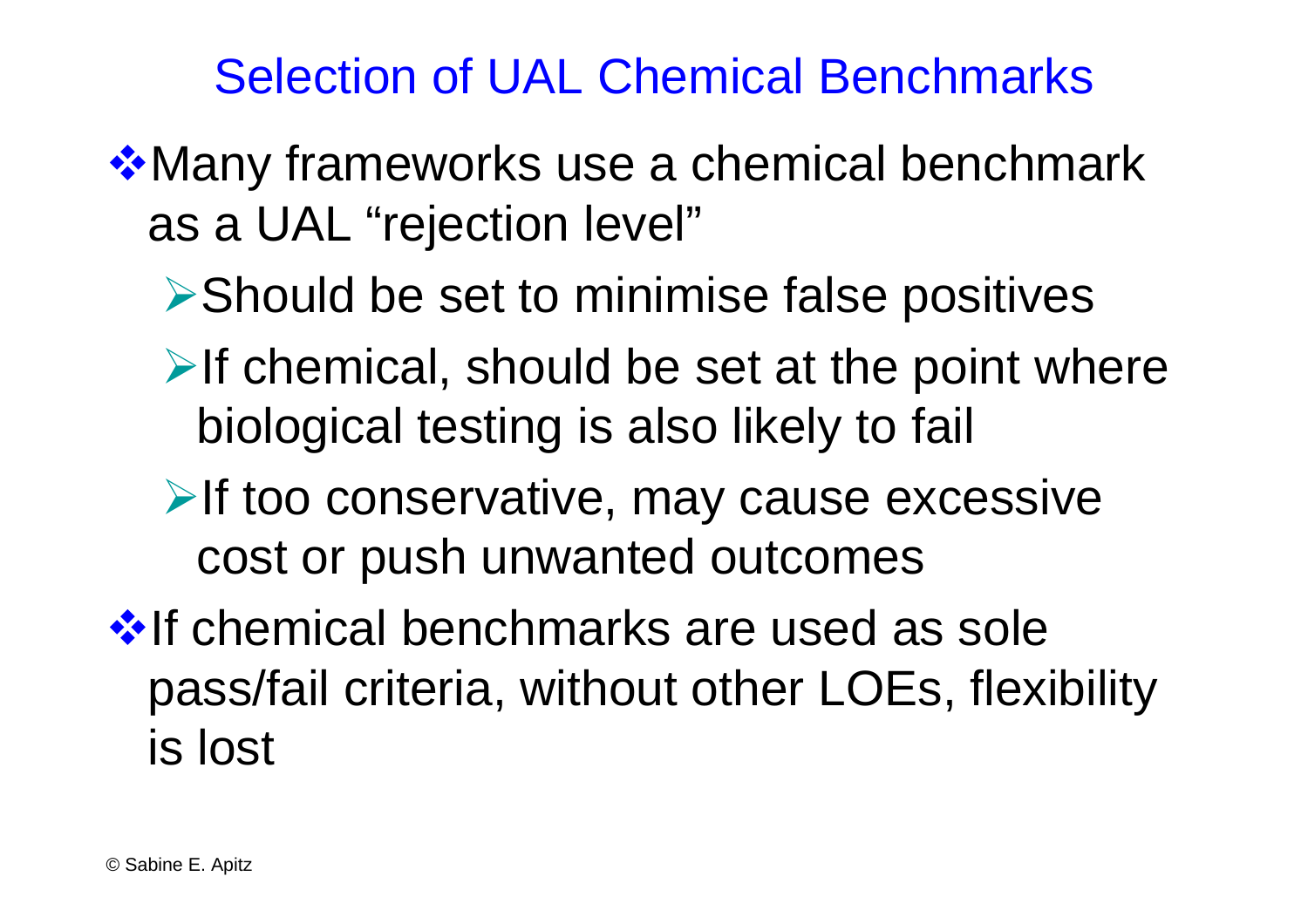How can chemical analysis results (which may include levels for thirty or more substances) be interpreted in the screening and first tier of a decision framework?

The correct selection of data interpretation tools is very Chemically analyse sediments & compare with SQVs  $\leq$  lower SQVs Between lower SQVs Between lower SQVs chm PG C >> Upper benchmarks selected and the <u>nolicy</u> de i<mark>on</mark> Costpolicy decisions that are being Biological effects (e.g., e.g., e.g., e.g., e.g., e.g., e.g., e.g., e.g., e.g., e implemented in the decision framework dependent upon both the type of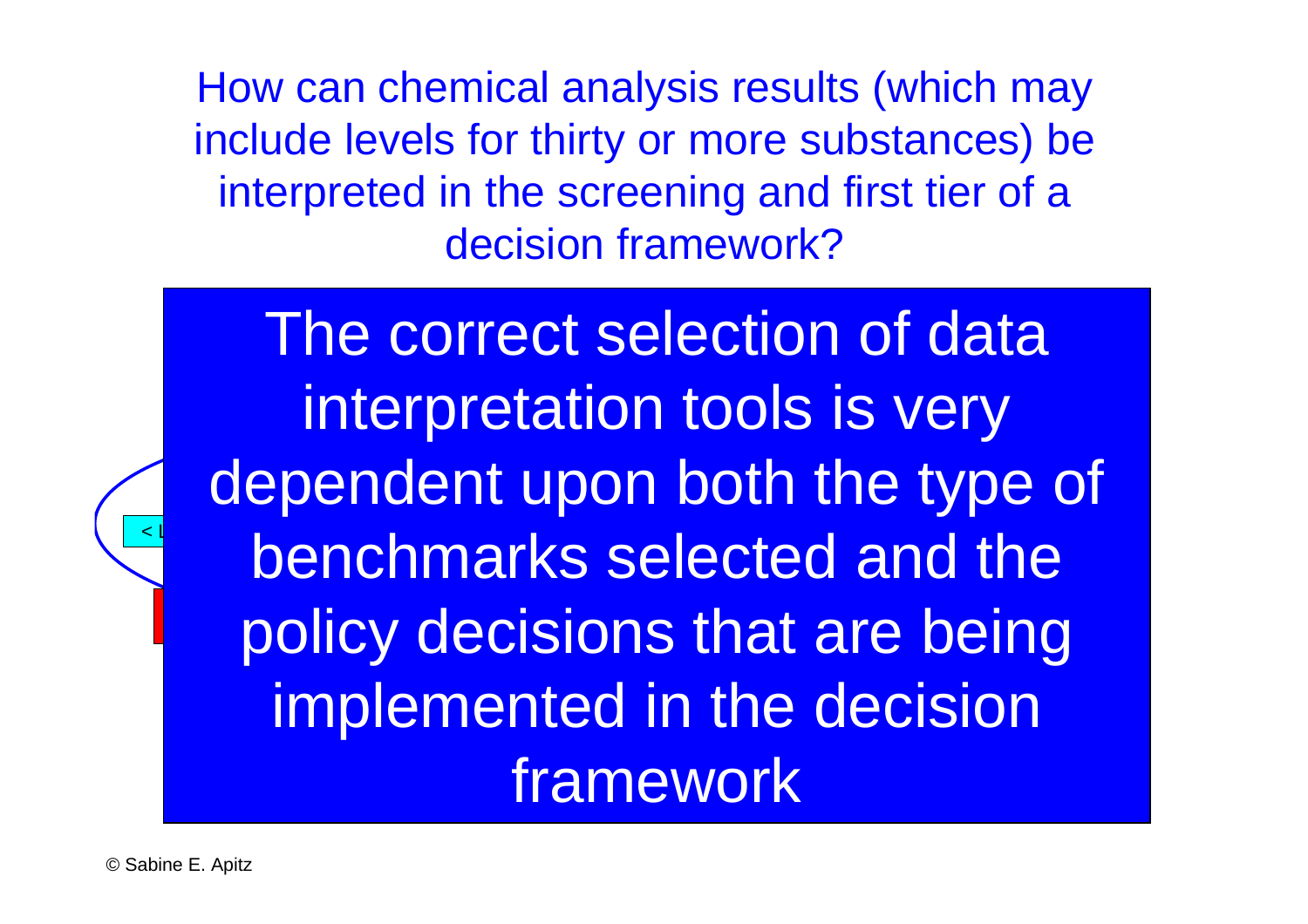Different ways of using sediment chemistry to evaluate sediment quality. Formulae are for sediment j with contaminant i at concentration  $[C]_{ii}$ .

| <b>Criteria</b>                                                                                     | <b>Advantages</b>                                                                                                                                                                                   | <b>Disadvantages</b>                                                                                                                                                                   |  |  |
|-----------------------------------------------------------------------------------------------------|-----------------------------------------------------------------------------------------------------------------------------------------------------------------------------------------------------|----------------------------------------------------------------------------------------------------------------------------------------------------------------------------------------|--|--|
| Pass/fail<br>If $[C]_{ii} > SQG_i$ , even by a<br>small amount, the sediment<br>"fails"             | •Easy to use<br>•Unambiguous                                                                                                                                                                        | • Single compound evaluation<br>•Does not account for<br>variability/uncertainty (unless<br>statistically designed to do so)                                                           |  |  |
| Set exceedance<br>$[C]_{ii}$ -SQG <sub>i</sub><br>Some set exceedance can<br>be allowed             | •Easy to use<br>•Unambiguous                                                                                                                                                                        | •Same as above<br>• Effectively a slightly less conservative<br>SQG                                                                                                                    |  |  |
| SQG Quotient<br>$SQGQ_{ii} = [C]_{ii} / SQG_i$<br>If SQG quotient $>1$ the<br>SQG has been exceeded | •Easy to use<br>$\bullet$ Magnitude of quotient = degree of exceedance<br>•Quotients useful for examining<br>variability/uncertainty<br>•Allows site ranking and comparisons for one<br>contaminant | • Single compound evaluation<br>•If quotient is set at 1, same as pass/fail<br>in decisions<br>•If many contaminants are being<br>considered, comparisons can get<br>confusing         |  |  |
| SQG sum<br>$\Sigma_{i=1-n} (SQGQ_{ii})$                                                             | •Evaluation of additive risk (if SQGs used are<br>appropriate)<br>•Good tool for graphically showing risk "drivers"<br>•Allows site ranking and comparisons for multiple<br>contaminants            | •Depends on the number of<br>contaminants analysed<br>•Less clear as a decision tool<br>• Not all risks are additive                                                                   |  |  |
| Mean SQG quotient<br>$mSQGQ_j =$<br>$(\Sigma_{i=1-n}(SQGQ_{ii}))/n$<br>© Sabine E. Apitz            | •Evaluation of combined risk<br>•Can be used to define multiple compound decision<br>criteria<br>•Allows site ranking and comparisons for multiple<br>contaminants                                  | •Depends on the number of<br>contaminants analysed<br>•Can obscure high exceedances of<br>single compounds<br>•If only this number is reported, it<br>obscures the cause $(s)$ of risk |  |  |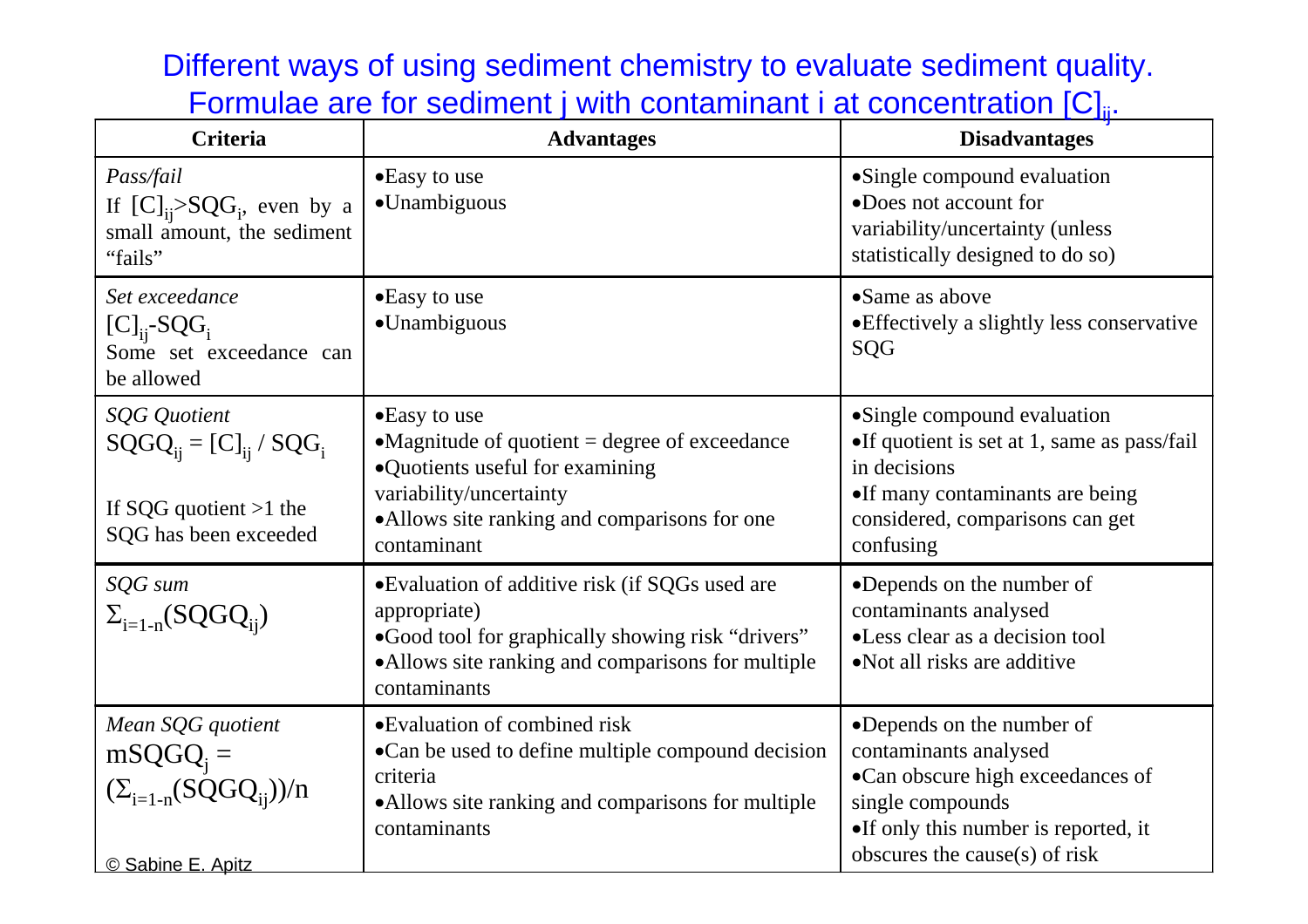Absolute risk of a given contaminant is a function of its doseresponse curve. The fact that both benchmark quotients are well above 1 indicates risk from both substances, but it does not quantify that risk

![](_page_28_Figure_1.jpeg)

RISK = 70% affected

 $RISK = 98%$  affected (adapted from Ragas and Leuven 2007),

© Sabine E. Apitz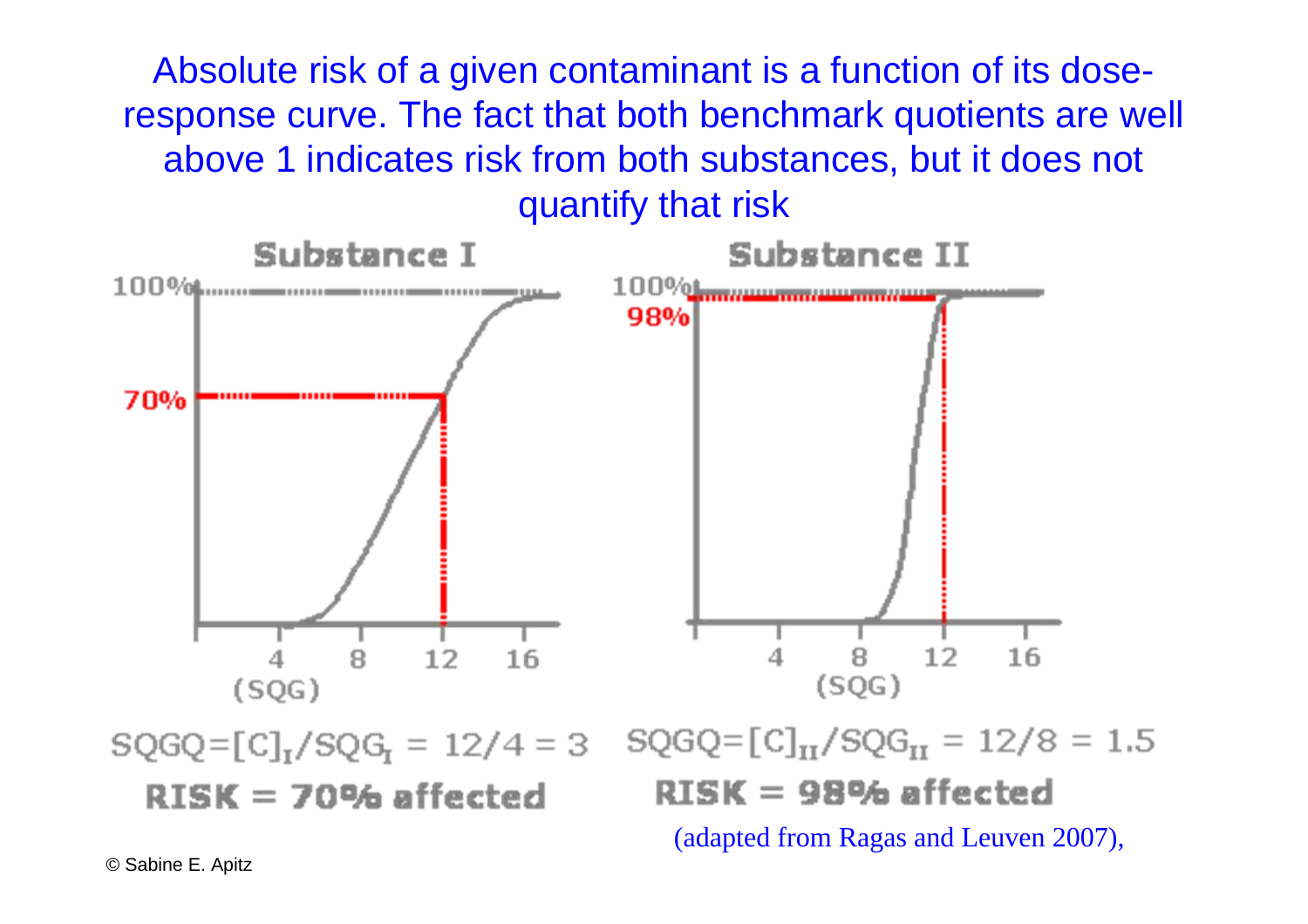| <b>Criteria</b>                                                                                                                              | <b>Advantages</b>                                                                                                                                                                                                                           | <b>Disadvantages</b>                                                                                             |  |
|----------------------------------------------------------------------------------------------------------------------------------------------|---------------------------------------------------------------------------------------------------------------------------------------------------------------------------------------------------------------------------------------------|------------------------------------------------------------------------------------------------------------------|--|
| Rules-based<br><i>(combinations)</i><br>of<br>above for decisions)                                                                           | •Easy to use<br>•Unambiguous<br>·Provides decision rules when<br>dealing with multiple<br>contaminants and multiple<br>samples<br>•Allows for<br>variability/uncertainty<br>•Allows for flexible<br>implementation to achieve<br>objectives | •Can be seen as more complex<br>•Can be more difficult to show<br>graphically                                    |  |
| Indices<br>different<br>(combine)<br>measures into single metric)                                                                            | • Provide a single metric for<br>comparing sediments (for trends<br>analysis or risk ranking)<br>•Allow for the combination of<br>various criteria (e.g., number of<br>fails, degree of exceedance, etc)                                    | •Indices obscure the reason for<br>failure<br>•Less clear-cut for a pass/fail<br>decision<br>•Can have artefacts |  |
| Statistical methods (compare data<br>on sediment being considered<br>with reference or target sediment<br>chemistry using statistical tools) | •Can help compare complex<br>datasets<br>•Useful if decision criteria are<br>reference-based<br>•Can help spot unusual sediments<br>that pass criteria but are still<br>contaminated                                                        | •Not risk-based<br>•Difficult to defend<br>•Difficult to communicate                                             |  |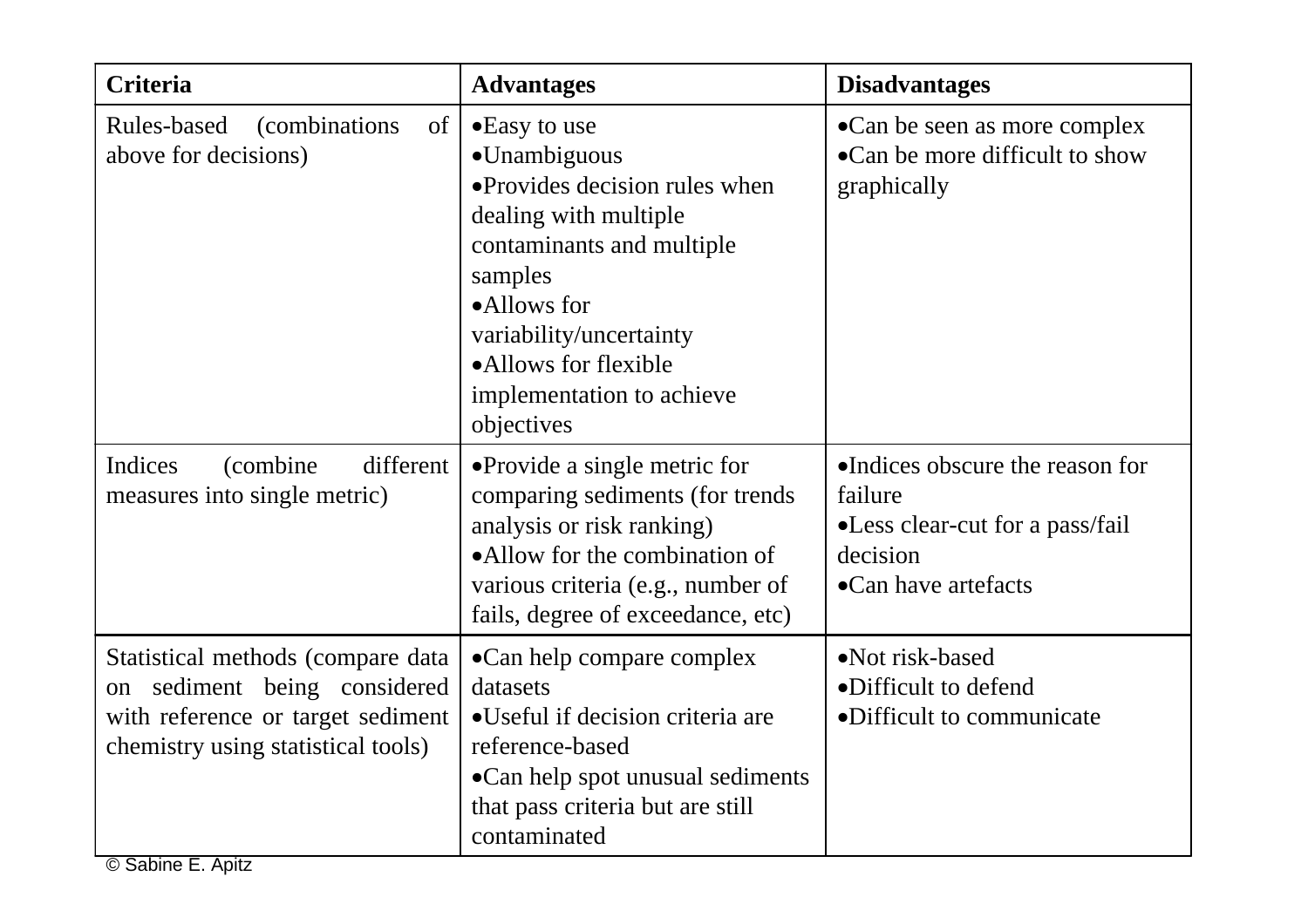How can chemical analysis results be interpreted in the screening and first tier of a decision framework?

### $\cdot$  Is the sediment below LAL levels?

- ¾LALs based upon (appropriately designed) background values
	- Decisions based upon a contaminant-by-contaminant pass/fail criterion
- ¾LALs based upon regionally-appropriate empirically-derived TE benchmarks,
	- Rules-based approach, based upon the predictive power of benchmarks
	- Selection of rules should consider the scientific basis and narrative intent of the benchmarks selected and the policy objectives of this decision level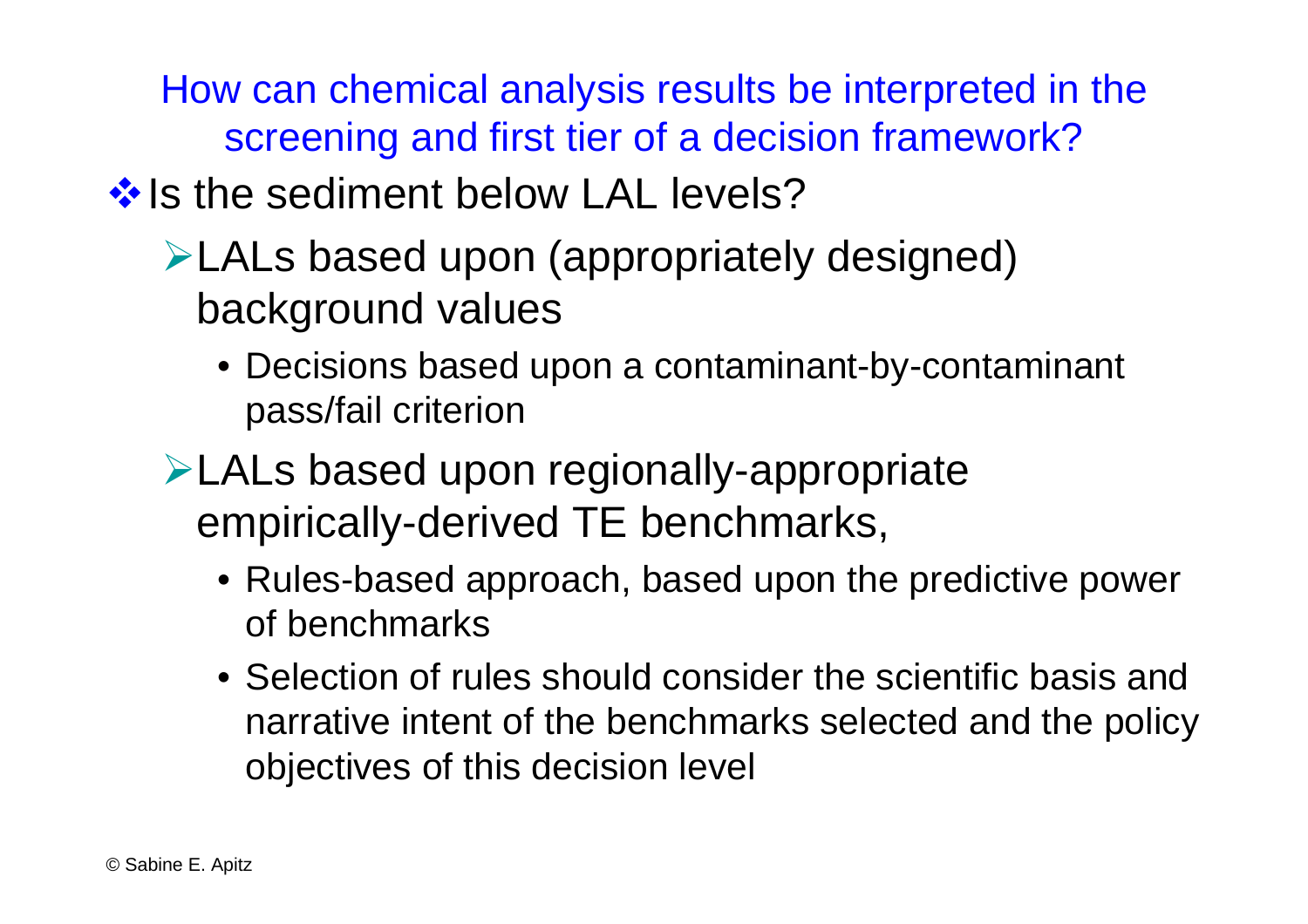How can chemical analysis results be interpreted in the screening and first tier of a decision framework?

## **Volution** Sediment above UAL levels?

- ¾UALs based upon regionally-appropriate empirically-derived PE benchmarks
	- A rules-based approach, based upon the predictive power of the benchmarks is a good approach
	- Rules should be based upon the scientific basis and narrative intent of the selected benchmarks and the policy objectives of this decision level

¾However, this decision should be designed to avoid false positives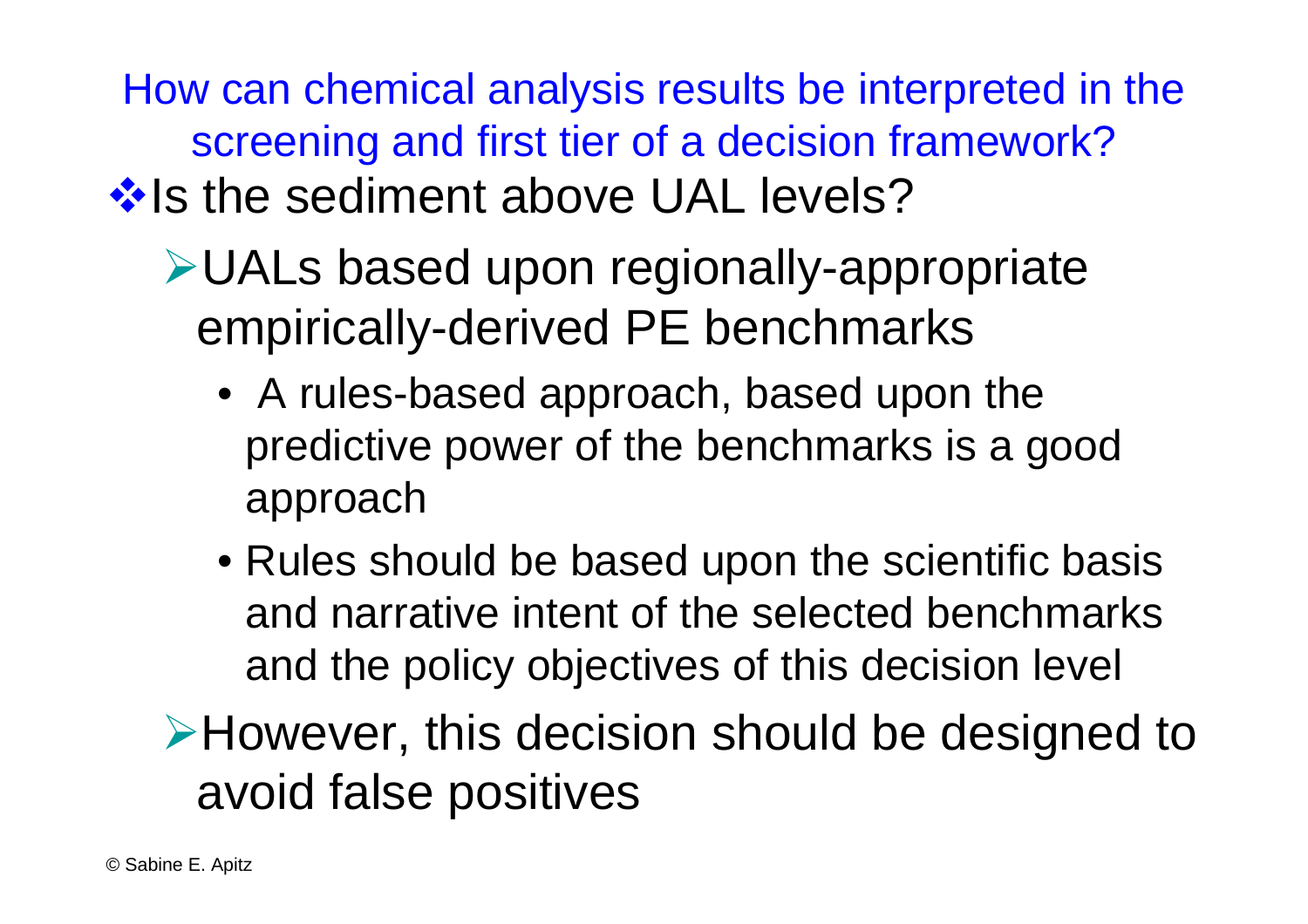### Chemical benchmarks based upon tissue residues or bioaccumulation potential

- **❖ Reflect sediment concentrations associated with appropriate** tissue concentrations
- Two common approaches (others exist):
	- ▶ direct guidelines based on tissue residue effects data
	- $\triangleright$  guidelines that incorporate indirect effects through the action of trophic transfer
- ❖ Apart from the Netherlands, no other country has actively considered health-based national guidelines,
	- ¾State of Washington has developed human health criteria for bioaccumulative compounds in Puget Sound sediments
- ❖ Many of the factors affecting bioaccumulation and biomagnification can be highly site-specific
- ❖ Thus, benchmarks developed for this purpose must either use ¾very generic (and necessarily conservative) assumptions, or  $\triangleright$  extensive site-specific information, obviating their use as an early Tier tool.

© Sabine E. Apitz ¾However, a tiered decision structure can provide balance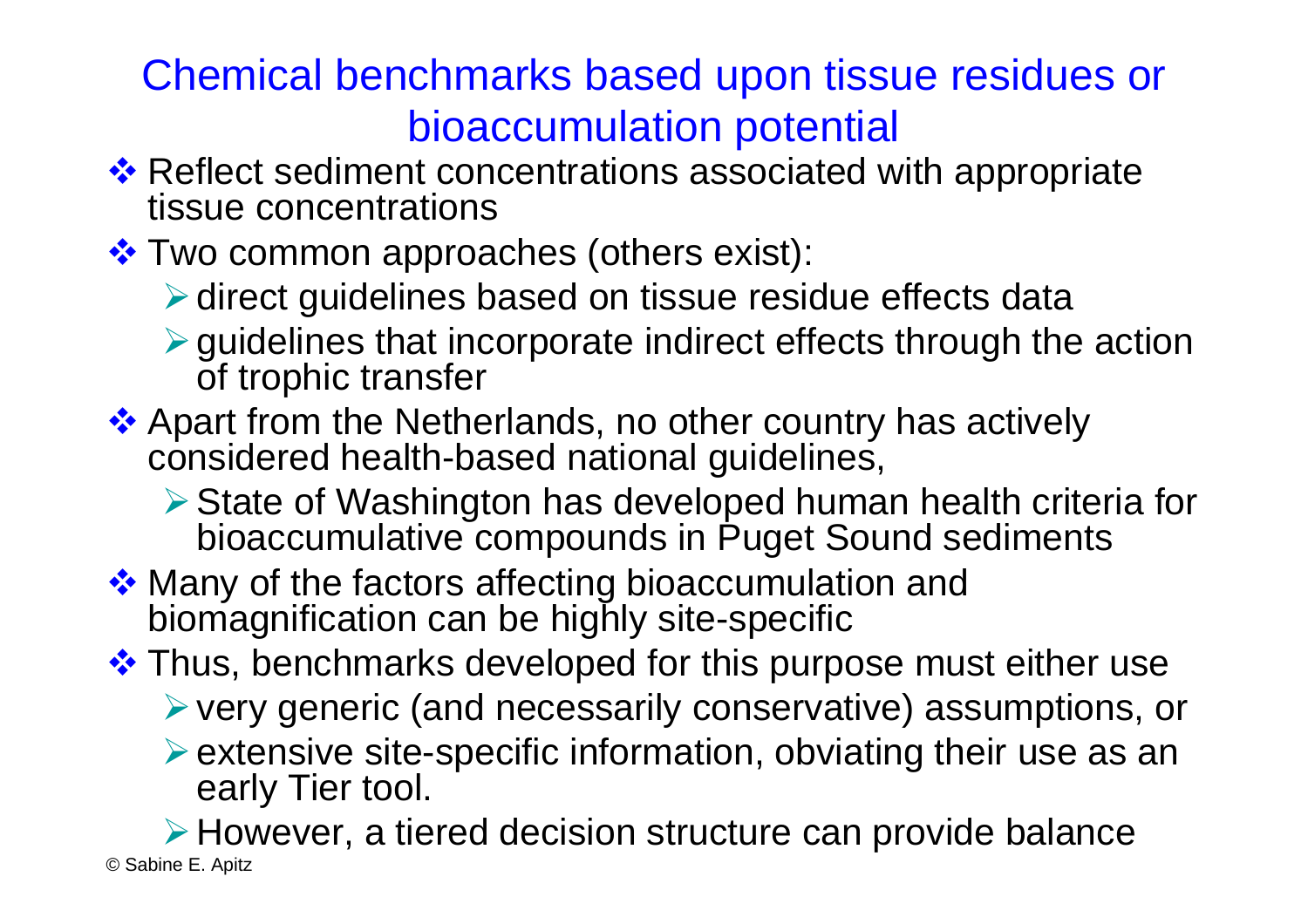### Biomagnification – some issues

 Most action levels developed do NOT address potential biomagnifiers (e.g., organic mercury; PCBs; DDT; and, 2,3,7,8-TCDD)

#### **Approaches to addressing biomagnification in early tiers:**

 **Precautionary approach:** LAL based upon background levels (essentially zero in some cases), and UAL = LAL, essentially banning ocean disposal for sediments with known biomagnifying substances above background levels

 $\triangleright$  This approach is conservative and does not benefit from the tiered assessments

- **Intermediate approach:** LAL based upon background levels, UAL = LAL, with an allowance for site-specific, peer-reviewed modelling to demonstrate that potential biomagnifiers in the sediments do NOT pose a biomagnification risk.
	- ¾ Detailed field work and modelling may be too costly, so some sediments may unnecessarily be sent to upland disposal sites, which, could *increase* biomagnification risk, albeit to terrestrial food chains.
- **Detailed modelling approach:** Conservative screening, background comparisons, and then preliminary quantitative and detailed quantitative assessments for biomagnification.
	- ¾ TGD (EC 2003) provides guidance for the assessment of food chain bioaccumulation and vertebrate secondary poisoning
	- ¾ Because the purpose is primarily for prognostic assessments calculations are very conservative, and extensively use assessment factors to account for uncertainty.
	- $\triangleright$  This approach is not ideal for the site-specific assessment of DM, other tools needed
- $\cdot$  In all these, biomagnifiers above background trigger a failure or higher tiered assessment of biomagnification potential.

© Sabine E. Apitz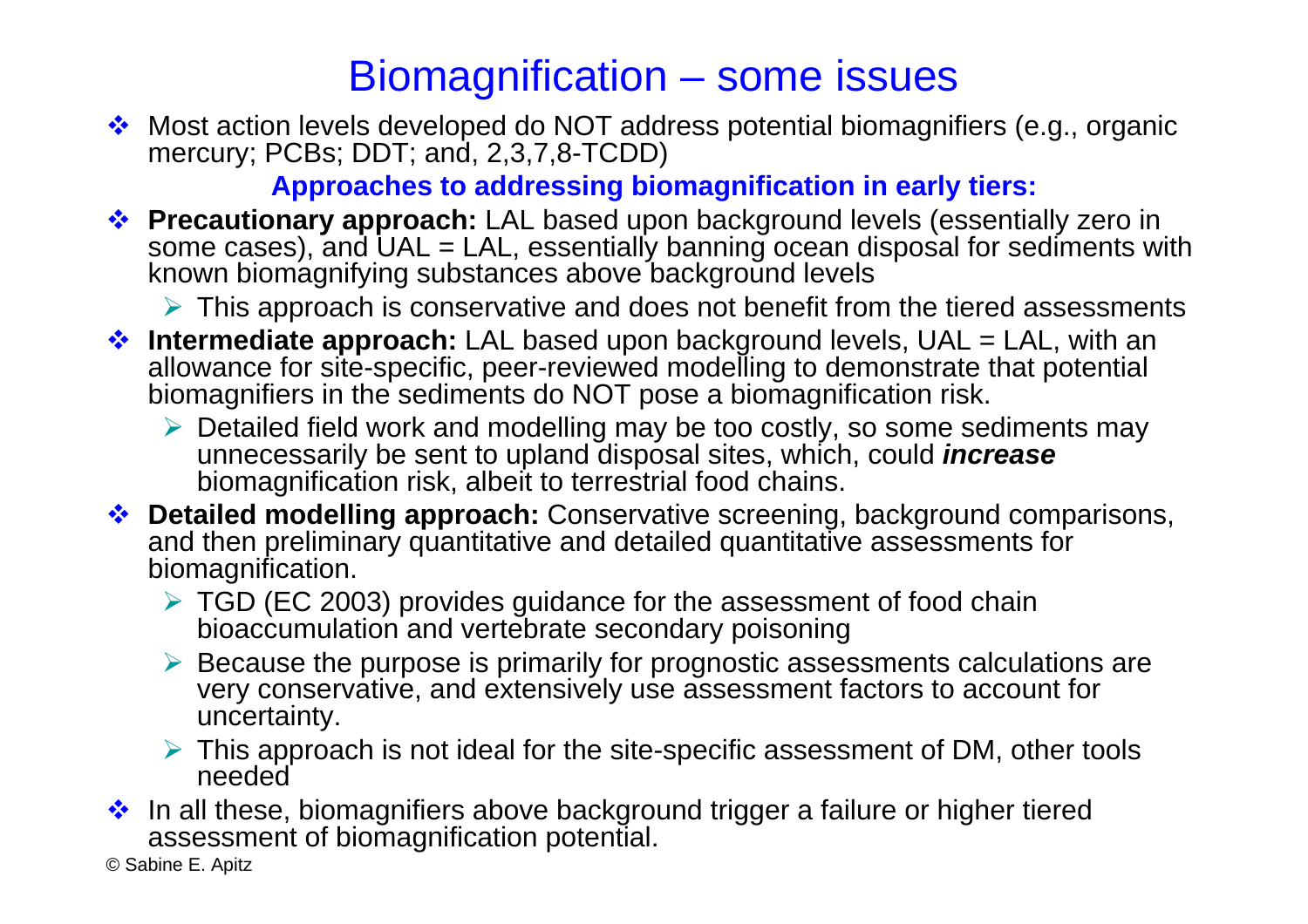## Implications for a DM programme

- ◆ A review of the history of the disposal at sea permit applications, and the range of chemical results encountered would allow for an evaluation of the potential risks, costs and benefits of various approaches
	- ¾ For instance, if it is determined that a given decision rule would result in a certain percentage of applications going on to comparative risk assessment of treatment or disposal options (or permit refusal), one can decide if this potential outcome is consistent with its objectives.
- ◆ Where both chemical and biological data are available, the predictive power and policy consequences of various decision rules can be tested.
- ◆ An important part of the design of a rules-based decision framework will be the relationship between chemistry, any screening bioassay and bioaccumulation potential test results
- **\*** The exact tests used, and the relationship between chemical, biaccumulation and biological LOEs in the decision framework all have important implications
- **\*** When we are explicit about these choices and their implications, we can be more adaptive